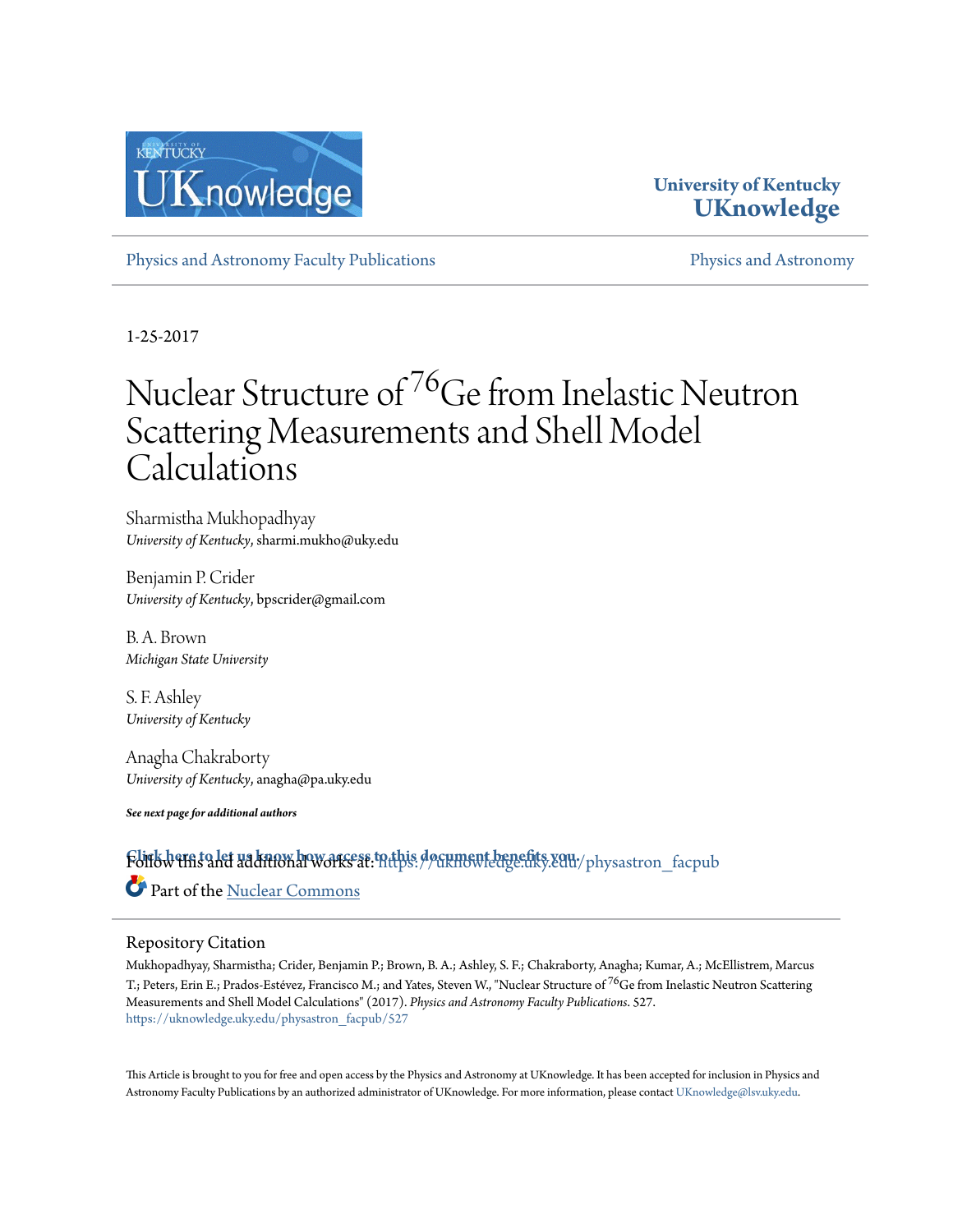#### **Authors**

Sharmistha Mukhopadhyay, Benjamin P. Crider, B. A. Brown, S. F. Ashley, Anagha Chakraborty, A. Kumar, Marcus T. McEllistrem, Erin E. Peters, Francisco M. Prados-Estévez, and Steven W. Yates

#### **Nuclear Structure of <sup>76</sup>Ge from Inelastic Neutron Scattering Measurements and Shell Model Calculations**

**Notes/Citation Information** Published in *Physical Review C*, v. 95, issue 1, 014327, p. 1-11.

©2017 American Physical Society

The copyright holder has granted permission for posting the article here.

#### **Digital Object Identifier (DOI)**

https://doi.org/10.1103/PhysRevC.95.014327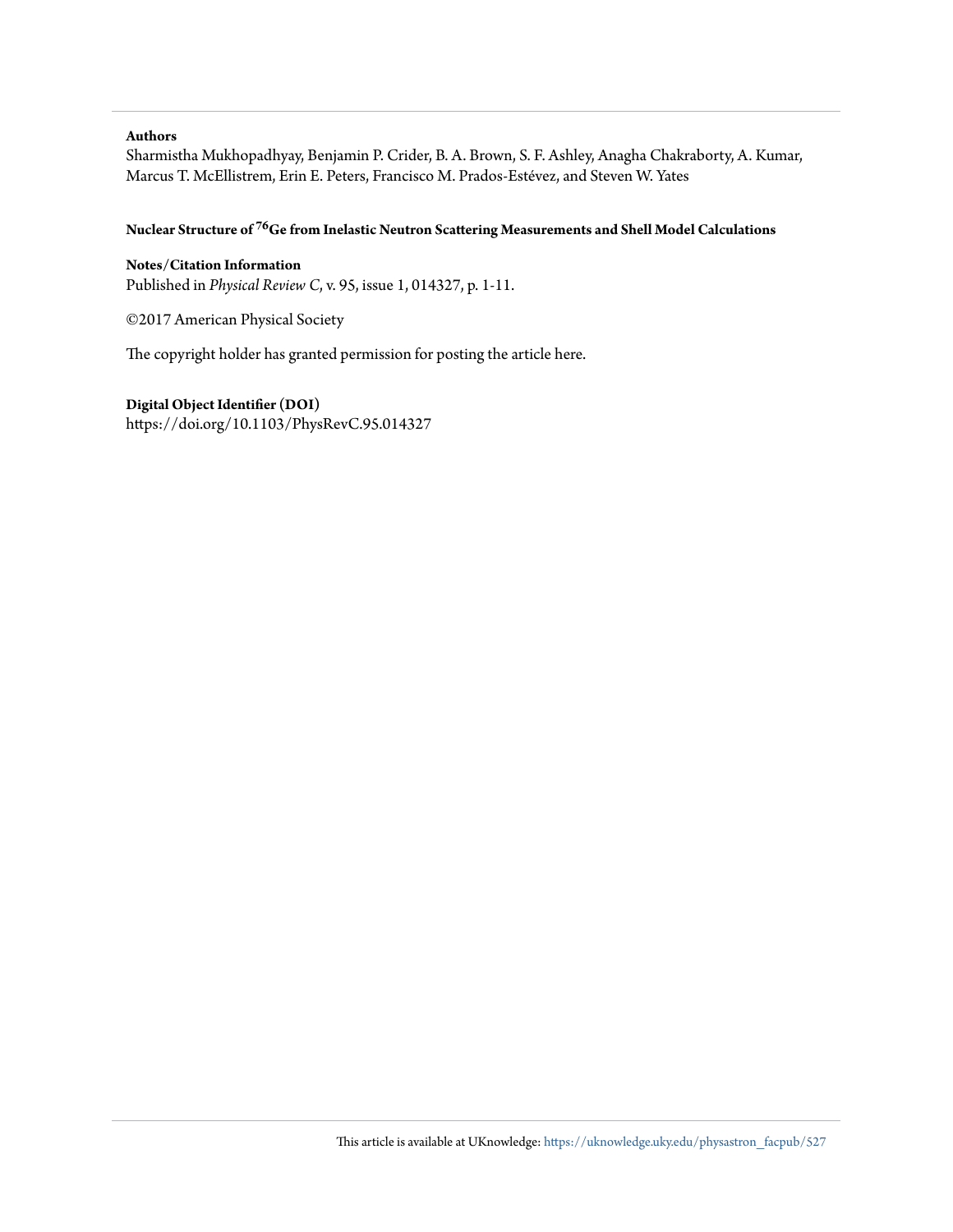### **Nuclear structure of 76Ge from inelastic neutron scattering measurements and shell model calculations**

S. Mukhopadhyay,<sup>1,2,\*</sup> B. P. Crider,<sup>1</sup> B. A. Brown,<sup>3,4</sup> S. F. Ashley,<sup>1,2</sup> A. Chakraborty,<sup>1,2,†</sup> A. Kumar,<sup>1,2</sup> M. T. McEllistrem,<sup>1</sup>

E. E. Peters,  $^2$  F. M. Prados-Estévez,  $^{1,2}$  and S. W. Yates  $^{1,2}$ 

<sup>1</sup>*Department of Physics and Astronomy, University of Kentucky, Lexington, Kentucky 40506-0055, USA* <sup>2</sup>*Department of Chemistry, University of Kentucky, Lexington, Kentucky 40506-0055, USA*

<sup>3</sup>*National Superconducting Cyclotron Laboratory, Michigan State University, East Lansing, Michigan 48824, USA*

<sup>4</sup>*Department of Physics and Astronomy, Michigan State University, East Lansing, Michigan 48824, USA*

(Received 25 September 2016; revised manuscript received 4 December 2016; published 25 January 2017)

The low-lying, low-spin levels of <sup>76</sup>Ge were studied with the  $(n, n'\gamma)$  reaction. Gamma-ray excitation function measurements were performed at incident neutron energies from 1.6 to 3.7 MeV, and γ -ray angular distributions were measured at neutron energies of 3.0 and 3.5 MeV. From these measurements, level spins, level lifetimes,  $\gamma$ -ray intensities, and multipole mixing ratios were determined. No evidence for a number of previously placed levels was found. Below 3.3 MeV, many new levels were identified, and the level scheme was re-evaluated. The  $B(E2)$  values support low-lying band structure. The  $2^+$  mixed-symmetry state has been identified for the first time. A comparison of the level characteristics with large-scale shell model calculations yielded excellent agreement.

DOI: [10.1103/PhysRevC.95.014327](https://doi.org/10.1103/PhysRevC.95.014327)

#### **I. INTRODUCTION**

The nucleus  ${}^{76}$ Ge has taken on special significance as it decays by two-neutrino double- $\beta$  decay and is viewed as a favorable case for the observation of neutrinoless double- $\beta$ ( $0\nu\beta\beta$ ) decay [\[1\]](#page-12-0). If this rare  $0\nu\beta\beta$  decay process is observed, the mass of the neutrino could be obtained; however, this determination relies on nuclear structure calculations. One of the motivations for the present measurements was to provide data on the properties of low-lying states in  $^{76}$ Ge as input to these model calculations.

The nuclei in the Ge region exhibit many interesting structural features. The low-lying  $0^+$  states in the stable Ge nuclei have been interpreted as evidence for shape coexistence [\[2\]](#page-12-0), which was established in  $^{72}$ Ge with multistep Coulomb excitation [\[3\]](#page-12-0) and was recently extended to  ${}^{80}$ Ge [\[4\]](#page-12-0). Moreover, Toh *et al.* [\[5\]](#page-12-0) proposed that <sup>76</sup>Ge may be a rare example of a nucleus exhibiting rigid triaxial deformation in its low-lying states, i.e., that it follows the rigid triaxial rotor model of Davydov and Filipov [\[6\]](#page-12-0) with a well-defined potential minimum at a nonzero value of  $\gamma$ . The defining feature on which this claim is based is the energy staggering in the  $\gamma$  band. Motivated by this experimental result, Nikšić and coworkers [\[7\]](#page-12-0) performed calculations within the framework of nuclear density functional theory for the  $72-82$  Ge isotopes. Their analysis did not confirm the interpretation for rigid triaxial deformation at low energy in  $^{76}$ Ge; in fact, they arrived at the conclusion that the mean-field potential of <sup>76</sup>Ge is  $\gamma$ -soft, more in keeping with the  $\gamma$ -unstable rotor model of Wilets and Jean [\[8\]](#page-12-0).

In spite of many studies carried out in  ${}^{76}$ Ge with a number of different probes— $^{76}Ga \beta$ <sup>-</sup> decay [\[9\]](#page-12-0), charged-particle scattering [\[10,11\]](#page-12-0), neutron scattering [\[12\]](#page-12-0), transfer reactions [\[13\]](#page-12-0), and Coulomb excitation  $[14]$ —it is surprising that the low-lying levels of this nucleus are not better characterized. However, the recent detailed in-beam  $\gamma$ -ray spectroscopic investigation with the Gammasphere array by Toh *et al.* [\[5\]](#page-12-0) contributed significantly to removing ambiguities in the literature and to establishing the ground,  $\gamma$ , and negative-parity bands in <sup>76</sup>Ge to moderate spins. In the work presented here, we have focused on describing the structure of this nucleus through the measurement of lifetimes, branching ratios, and multipole mixing ratios combined with a careful construction of a detailed level scheme, ultimately leading to the determination of transition probabilities, and resolving questions about the nuclear structure in the low-energy and low-spin regime. With modern computer codes such as NUSHELLX [\[15\]](#page-12-0) it is possible to carry out configuration interaction calculations in the jj44 model space that includes the  $0f_{7/2}$ ,  $1p_{3/2}$ ,  $1p_{1/2}$ , and  $0g_{9/2}$ orbitals.

#### **II. EXPERIMENTAL DETAILS AND DATA ANALYSIS**

The <sup>76</sup>Ge(*n*,*n'* $\gamma$ ) experiments were performed at the University of Kentucky Accelerator Laboratory (UKAL) using methods described previously [\[16\]](#page-12-0). Protons from the 7-MV Van de Graaff accelerator were used to create nearly monoenergetic ( $\Delta E < 100$  keV) fast neutrons via the <sup>3</sup>H( $p,n$ )<sup>3</sup>He reaction with a tritium gas target. The proton beam was pulsed at a 1.875-MHz rate with a pulse width of approximately 1 ns. The emitted neutrons then impinged upon a scattering sample, which consisted of 19.56 g of GeO<sub>2</sub>, enriched to 84% in <sup>76</sup>Ge, contained in a cylindrical polyethylene vial of 1.1-cm radius and 3.0-cm height. The primary contaminant in the sample arises from 74Ge, which was present at a level of 14% of the total composition.

<sup>\*</sup>smukh3@uky.edu

<sup>†</sup> Present address: Department of Physics, Siksha Bhavana, Visva-Bharati, Santiniketan 731235, India.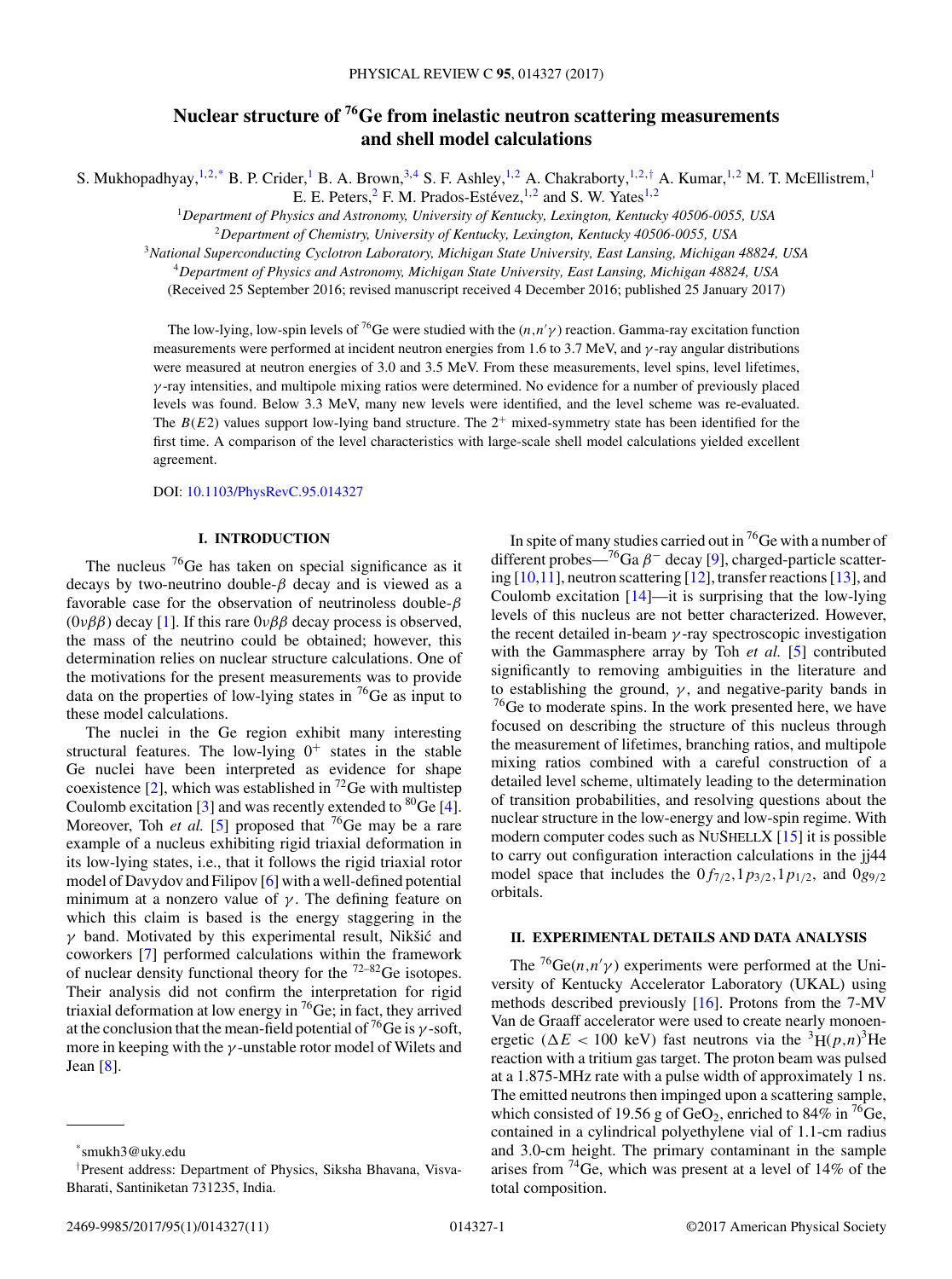<span id="page-3-0"></span>

FIG. 1. Portion of the  $\gamma$ -ray spectrum from 3.5-MeV neutrons incident on the enriched  $76\text{GeO}_2$  scattering sample (solid) and a comparison with natGe (dashed) as the sample. The natGe has been normalized to the  $^{76}$ Ge spectrum with respect to time and amount of <sup>76</sup>Ge present. The peaks belonging to <sup>76</sup>Ge have similar counts in both spectra.

Gamma-ray spectra were detected with a high-purity germanium (HPGe) detector of 50% relative efficiency and an energy resolution of 2.2 keV (FWHM) at 1333 keV surrounded by a bismuth germanate (BGO) annulus, which served as a Compton suppressor and active shield. Time-of-flight gating on the prompt gamma peak reduced the background from neutron interactions in the shielding, the HPGe detector, and surrounding materials.

A portion of the in-beam  $\gamma$ -ray spectrum obtained from the HPGe detector, located at 90◦ with respect to the beam axis at an incident neutron energy of 3.5 MeV, is shown in Fig. 1. In order to rule out  $\gamma$  rays arising from other Ge isotopes, particularly  ${}^{74}$ Ge, we measured spectra with neutrons on elemental Ge of natural abundance. A comparison of the spectra is shown in Fig. 1, where for example, the 2479.8- keV peak for the enriched  ${}^{76}GeO_2$  sample has similar counts as in the spectrum for normalized natGe. This observation confirms that these  $\gamma$  rays arise from transitions between levels in 76Ge. The inelastic neutron scattering (INS) reaction non-selectively populates low-spin states up to the energy of the incident neutrons. This property was utilized to eliminate levels misplaced in previous studies.

#### **A. Excitation functions**

Gamma-ray excitation functions were measured with a single HPGe detector at incident neutron energies between 1.6 and 3.7 MeV in steps of 100 keV at an angle 90◦ relative to the beam axis. A  $^{226}$ Ra source was used to calibrate the efficiency and determine the energy nonlinearity of the detector and data acquisition system. In addition, a long counter [\[17,18\]](#page-12-0) and a forward monitor were used to determine the relative neutron fluences when normalizing spectra at different neutron energies. The long counter is positioned at



FIG. 2. Comparison of the excitation functions for the 2697.3 keV  $0^+$  and 2747.8-keV  $2^+$  levels with the theoretical cross sections calculated with the code CINDY [\[20\]](#page-12-0).

85<sup>°</sup> with respect to the beam direction. At this angle, the source neutron energy is in a relatively smoothly varying region of the long counter efficiency curve [\[19\]](#page-12-0) avoiding resonances. The forward monitor, an NE-213 scintillator, is placed at  $45^\circ$ and above the scattering plane to provide a direct, collimated view of the gas cell. Source neutrons are identified by time of flight with pulse-shape discrimination, the combination of which provides a very clean monitor of on-pulse neutron production. The accurate determination of the yield threshold for a particular  $\gamma$  ray was used to place uniquely the level from which the  $\gamma$  ray arises.

The energy thresholds for the  $\gamma$  rays were obtained from the excitation function plots. In addition, the relative experimental level cross sections can be compared with the theoretical cross sections computed by the statistical model code CINDY [\[20\]](#page-12-0) to infer the spins of the levels. As examples, the excitation functions from the 2697.3- and 2747.8-keV levels, which have been assigned spins of  $0^+$  and  $2^+$ , respectively, are shown in Fig. 2.

#### **B. Angular distributions**

Angular distributions of  $\gamma$  rays were measured at incident neutron energies of 3.0 and 3.5 MeV, where the emitted γ rays were detected at eleven angles from  $40°$  to  $150°$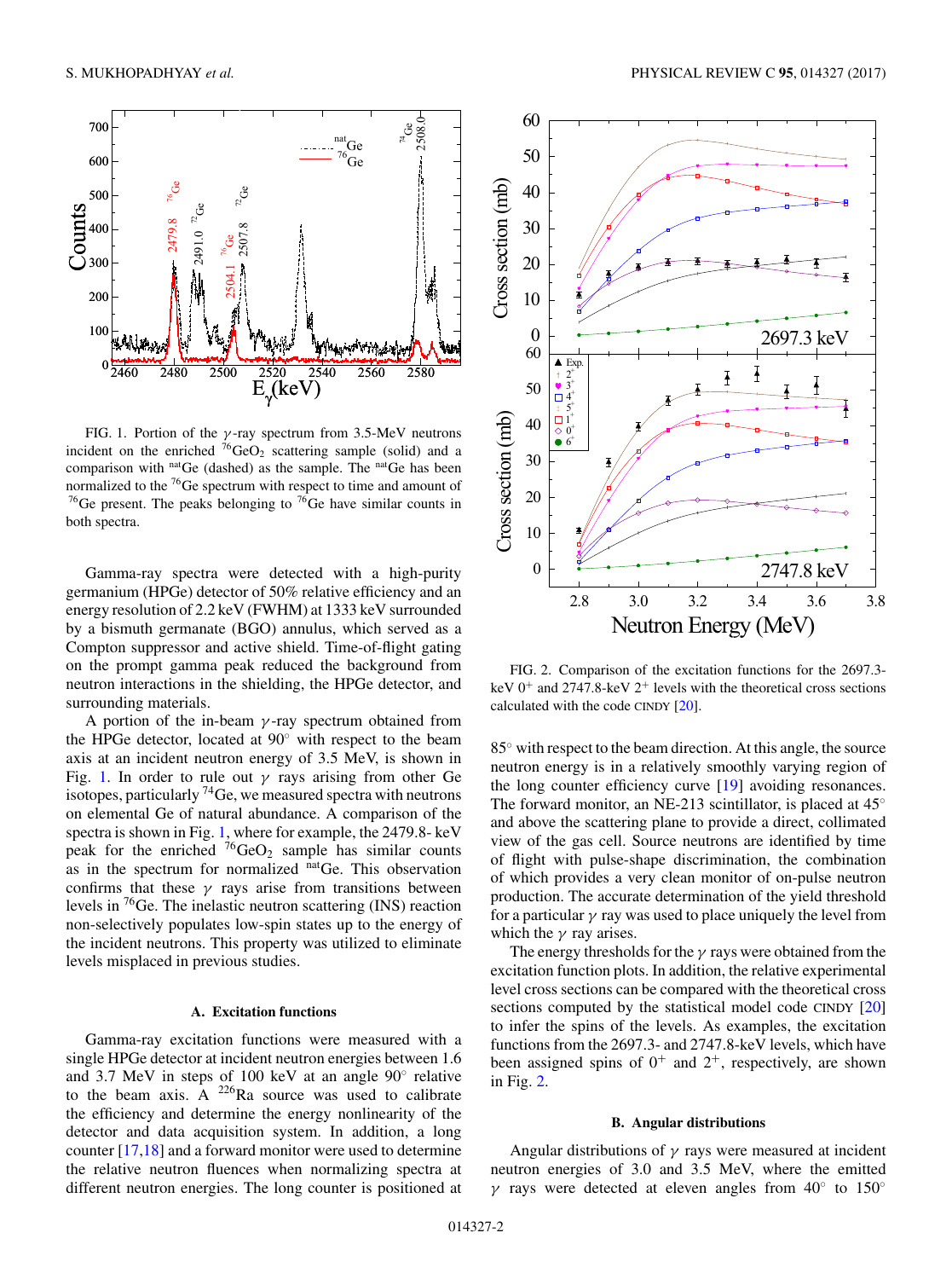<span id="page-4-0"></span>

FIG. 3. (a) Angular distribution of the 2203.7-keV  $\gamma$  ray from the 2766.7-keV  $2^+$  state to the first excited state. (b)  $\chi^2$  vs  $\delta$  plot for the 2203.7-keV  $\gamma$  ray.

relative to the beam axis. At low incident neutron energies, the inelastic neutron scattering reaction occurs predominantly through compound nucleus formation. As this reaction leads to an alignment of the excited nuclei, the angular distributions of  $\gamma$  rays from the decays of the excited levels exhibit anisotropies reflecting this alignment, the spins of the levels, and the multipolarities of the transitions. The variation of the yield of a particular  $\gamma$  ray can be fit with a least-squares Legendre polynomial expansion, in which only the even-order terms contribute. This is given by

$$
W(\theta) = A_0[1 + a_2 P_2(\cos \theta) + a_4 P_4(\cos \theta)], \quad (1)
$$

where the angular distribution coefficients  $a_2$  and  $a_4$  depend on the level spins, multipolarities, and mixing ratios  $(\delta)$ , and  $A_0$  corresponds to the relative cross section of the  $\gamma$ ray. By fitting the angular distribution with Eq. (1) and comparing with calculations from the statistical model code CINDY  $[20]$ ,  $\delta$  values and level spins were determined. The angular distribution for the 2203.7-keV  $\gamma$  ray from the 2766.7-keV  $2^+_5$  level to the 562.9-keV  $2^+_1$  state is shown in Fig. 3.



FIG. 4. Doppler-shift attenuation data for the 2203.7-keV  $\gamma$  ray from the 2766.7-keV level.

#### **C. Level lifetimes**

Lifetimes of the excited levels were measured through the Doppler-shift attenuation method following the  $(n, n' \gamma)$ reaction [\[21\]](#page-12-0). The shifted  $\gamma$ -ray energy is given by

$$
E_{\gamma}(\theta) = E_{\gamma_0} \left[ 1 + \frac{v_0}{c} F(\tau) \cos \theta \right]
$$
 (2)

with  $E_{\gamma_0}$  being the unshifted  $\gamma$ -ray energy,  $v_0$  the initial recoil velocity of the center of mass,  $\theta$  the angle of observation, and  $F(\tau)$  the experimental attenuation factor, which is related to the stopping process. Finally, the level lifetimes can be determined by comparison of the experimental  $F(\tau)$  values with those calculated using the Winterbon formalism [\[22\]](#page-12-0). An example of the Doppler shift of the 2203.7-keV  $\gamma$  ray from the new 2766.7-keV level is shown in Fig. 4.

#### **III. EXPERIMENTAL RESULTS**

The spectroscopic information obtained from the present  $(n,n'\gamma)$  measurements is summarized in Table [I.](#page-5-0) Many levels below 3.3 MeV reported in the Nuclear Data Sheets (NDS) compilation [\[23\]](#page-12-0) should have been observed in the present work, but were not seen. As a comprehensive picture of the low-lying states in  $\frac{76}{6}$  is sought, we briefly discuss the levels whose existence is refuted. In addition, we make note of the experimental spectroscopic features for some states which differ from those reported previously. For the levels up to 2.841 MeV, the reported angular distribution data are from the measurements with 3.0-MeV neutrons, while those for higher-energy levels from the measurements with 3.5-MeV neutrons.

#### **A. Previously reported levels not observed in the current study**

As a comprehensive picture of the nuclear level structure of  $76$ Ge is sought for comparison with theoretical calculations, it is important to accept or exclude levels which have been placed in other studies [\[23\]](#page-12-0). The  $(n,n'\gamma)$  reaction is known to populate levels statistically at the incident neutron energies utilized in this study, and we expect to populate all of the low-lying, low-spin levels. Our criteria for refuting a previous level placement is that the level, with its assigned spin, should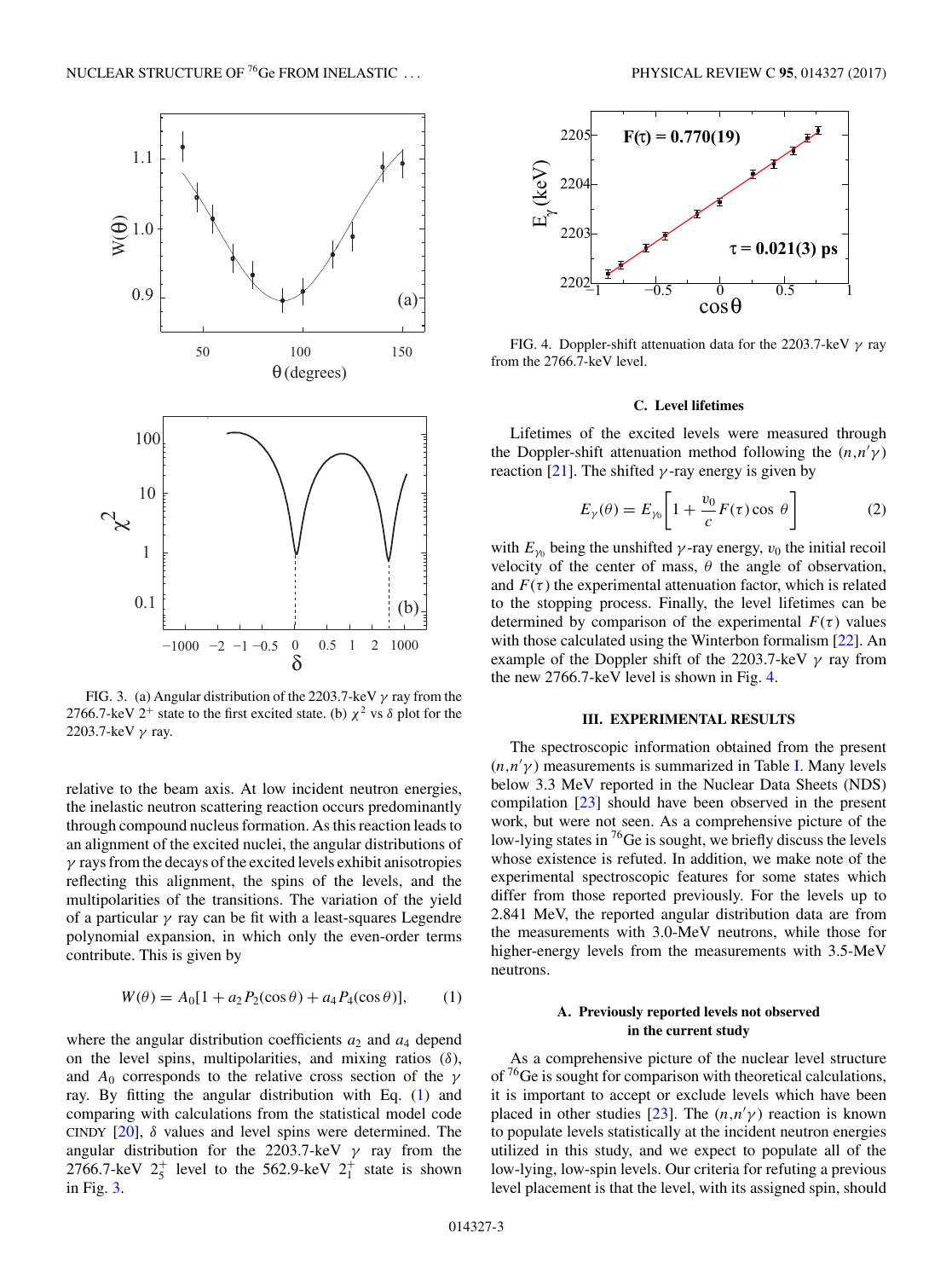<span id="page-5-0"></span>TABLE I. Levels of <sup>76</sup>Ge from the current  $(n,n'\gamma)$  measurements. Transition probabilities are calculated for those levels whose lifetimes have been measured. Spins of the states  $(J_i^{\pi})$ , level energies  $(E_i)$ ,  $\gamma$ -ray energies  $(E_{\gamma})$ , experimental attenuation factors  $[F(\tau)]$ , level lifetimes (τ), branching ratios (BR), multipole mixing ratios (δ<sup>+</sup> or πL),  $B(E2)$  ↓, and  $B(M1)$  ↓ values are listed. The δ value with the lower  $\chi^2$  is used. Positive uncertainties are reported in the superscripts and the negative uncertainties in the subscripts. Newly assigned  $E_y$ ,  $\tau$  and  $\delta$  from the present measurements are in *italics*, with new levels in **bold** font.

| $E_i$<br>[keV]           | $E_f$<br>[keV]            | $J_i^{\pi} \rightarrow J_f^{\pi}$                                      | $E_{\gamma}$<br>[keV]    | $F(\tau)$ | $\tau$<br>[ps]       | BR<br>$(\%)$         | $\delta^+_-$ or $\pi L$                        | $B(E2) \downarrow$<br>[W.u.]        | $B(M1) \downarrow$<br>$\left[\mu_N^2\right]$ |
|--------------------------|---------------------------|------------------------------------------------------------------------|--------------------------|-----------|----------------------|----------------------|------------------------------------------------|-------------------------------------|----------------------------------------------|
| 562.90(7)                | $\boldsymbol{0}$          | $2^+_1 \rightarrow 0^+_1$                                              | 562.93(3)                |           | 26.3(3) <sup>a</sup> | 100                  | $E2$                                           | $29(1)^{a}$                         |                                              |
| 1108.44(6)               | 562.9<br>$\boldsymbol{0}$ | $2^+_2 \rightarrow 2^+_1$<br>$2^+_2 \rightarrow 0^+_1$                 | 545.51(5)<br>1108.38(7)  |           | 11.5(2) <sup>a</sup> | 59.5(18)<br>40.5(18) | $+2.5(2)$<br>$E2\,$                            | $39_4^{5a}$<br>0.90(3) <sup>a</sup> | $0.003_{0.003}^{0.002a}$                     |
| 1409.96(8)<br>1539.36(7) | 562.9<br>1108.4           | $4^+_1 \rightarrow 2^+_1$<br>$3^+_1 \rightarrow 2^+_2$                 | 847.06(5)<br>430.95(5)   |           | 2.6(6) <sup>a</sup>  | 100<br>41.9(30)      | $E2\,$<br>$+0.84(4)$<br>$+1.87^{0.17}_{0.11}$  | $38(9)^{a}$                         |                                              |
|                          | 562.9                     | $3^+_1 \rightarrow 2^+_1$                                              | 976.44(6)                |           |                      | 58.1(23)             | $+2.72(20)$                                    |                                     |                                              |
| 1911.11(12)              | 562.9                     | $0^+_2 \rightarrow 2^+_1$                                              | 1348.20(6)               | 0.035(12) | $1.8^{0.9}_{0.5}$    | 100                  | E2                                             | 5(2)                                |                                              |
| 2021.70(8)               | 1539.4                    | $4^+_2 \rightarrow 3^+_1$                                              | 482.33(5)                | 0.030(12) | $2.I^{1.5}_{0.6}$    | 7.8(8)               | $+0.48^{0.09}_{0.07}$<br>$+2.9(1)$             | $12^{6}_{5}$<br>$56^{57}_{32}$      | 0.02(1)<br>0.002(1)                          |
|                          | 1410.0                    | $4^+_2 \rightarrow 4^+_1$                                              | 611.72(4)                |           |                      | 37.1(16)             | $+0.29_{0.09}^{0.42}$<br>$+0.59^{0.14}_{0.41}$ | $7^4_3$<br>23(13)                   | 0.04(2)<br>$0.03_{0.02}^{0.03}$              |
|                          | 1108.4                    | $4^+_2 \rightarrow 2^+_2$                                              | 913.24(7)                |           |                      | 55.1(22)             | $E2$                                           | 18(8)                               |                                              |
| 2453.72(13)              | 1410.0                    | $6^+_1 \rightarrow 4^+_1$                                              | 1043.75(5)               | 0.141(70) | $0.38^{0.42}_{0.14}$ | 100                  | $E2\,$                                         | $91_{48}^{55}$                      |                                              |
| 2487.08(10)              | 2021.7                    | $5^+_1 \rightarrow 4^+_2$                                              | 465.31(10)               | 0.039(13) | $1.5^{0.8}_{0.4}$    | 9.8(9)               | $+0.65_{0.18}^{0.93}$<br>$+1.4(1.0)$           | $37^{42}_{16}$<br>$85^{104}_{67}$   | $0.03_{0.02}^{0.01}$<br>$0.01_{0.01}^{0.02}$ |
|                          | 1539.4                    | $5^+_1 \rightarrow 3^+_1$                                              | 947.77(17)               |           |                      | 90.2(30)             | $E2$                                           | $33^{12}_{11}$                      |                                              |
| 2504.12(8)               | 1539.4                    | $2^+_3 \rightarrow 3^+_1$                                              | 964.68(5)                | 0.035(10) | $1.7^{0.7}_{0.4}$    | 9.3(8)               | $+2.8^{1.1}_{0.8}$<br>$+0.57^{0.18}_{0.12}$    | $3^{2}_{1}$<br>$0.7_{0.2}^{0.3}$    | 0.0004(3)<br>0.003(1)                        |
|                          | 1410.0                    | $2^+_3 \rightarrow 4^+_1$                                              | 1094.22(12)              |           |                      | 11.8(8)              | E2                                             | 2(1)                                |                                              |
|                          | 1108.4                    | $2^+_3 \rightarrow 2^+_2$                                              | 1395.66(4)               |           |                      | 58.3(30)             | $+1.9(2)$<br>$+0.08(4)$                        | 2(1)<br>0.02(1)                     | 0.002(1)<br>0.007(2)                         |
|                          | $\overline{0}$            | $2^+_3 \rightarrow 0^+_1$                                              | 2504.09(6)               |           |                      | 20.6(10)             | $E2$                                           | 0.05(2)                             |                                              |
| 2669.14(9)               | 2021.7                    | $4^+_3 \rightarrow 4^+_2$                                              | 647.44(4)                | 0.023(10) | $2.8^{2.0b}_{0.8}$   | 14.2(7)              | $-0.01(10)$<br>$+1.1(2)$                       | 0.001(1)<br>$10^{7}_{5}$            | 0.009(4)<br>$0.004_3^2$                      |
|                          | 1539.4                    | $4^+_3 \rightarrow 3^+_1$                                              | 1129.80(10)              |           |                      | 53.8(30)             | $+0.01(2)$                                     | 0.001(1)                            | 0.007(3)                                     |
|                          | 1410.0                    | $4^+_3 \rightarrow 4^+_1$                                              | 1259.12(5)               |           |                      | 32.1(12)             | $-0.002(63)$<br>$+1.09(2)$                     | 0.00001(1)<br>0.78(40)              | 0.003(1)<br>0.0020(2)                        |
| 2692.34(8)               | 1410.0<br>1108.4          | $3^{-}_{1} \rightarrow 4^{+}_{1}$<br>$3^{-}_{1} \rightarrow 2^{+}_{2}$ | 1282.35(5)<br>1583.93(3) | 0.210(14) | 0.231(20)            | 10.7(7)<br>5.4(6)    | $E\,1$<br>E1                                   |                                     |                                              |
|                          | 562.9                     | $3^{-}_{1} \rightarrow 2^{+}_{1}$                                      | 2129.34(6)               |           |                      | 83.9(33)             | $E\,1$                                         |                                     |                                              |
| 2697.26(9)               | 1108.4<br>562.9           | $0^+_3 \to 2^+_2$<br>$0^+_3 \rightarrow 2^+_1$                         | 1588.76(4)<br>2134.25(5) | 0.056(18) | $1.01_{0.26}^{0.52}$ | 21.1(10)<br>78.9(31) | E2<br>$E2\,$                                   | 0.9(3)<br>0.8(3)                    |                                              |
| 2733.26(10)              | 1539.4                    | $4^{+}_{4} \rightarrow 3^{+}_{1}$                                      | 1193.92(12)              | 0.100(15) | $0.54^{0.10}_{0.08}$ | 26.9(11)             | $+4.3(9)$<br>$+0.36_{0.05}^{0.06}$             | $8^{4}_{3}$<br>1.0(2)               | 0.001(4)<br>0.015(3)                         |
|                          | 1108.4                    | $4^+_4 \rightarrow 2^+_2$                                              | 1624.78(5)               |           |                      | 74.1(30)             | $E2$                                           | 5(1)                                |                                              |
| 2747.75(8)               | 1539.4                    | $2^{+}_{4} \rightarrow 3^{+}_{1}$                                      | 1208.35(8)               | 0.188(11) | 0.262(30)            | 25.2(13)             | $+0.09(5)$                                     | 0.14(1)                             | 0.030(3)                                     |
|                          | 1108.4                    | $2^+_4\rightarrow 2^+_2$                                               | 1639.30(5)               |           |                      | 69.4(28)             | $-0.002(29)$                                   | 0.00004(1)                          | 0.03(3)                                      |
|                          | 562.9                     | $2^{+}_{4} \rightarrow 2^{+}_{1}$                                      | 2184.83(6)               |           |                      | 5.4(6)               | $+2.9^{2.3}_{1.1}$<br>$-0.07^{0.15}_{0.06}$    | $0.16_{0.07}^{0.18}$<br>0.0009(1)   | 0.0001(1)<br>0.001(1)                        |
| 2766.65(12)              | 562.9                     | $2^+_5 \rightarrow 2^+_1$                                              | 2203.71(6)               | 0.770(19) | 0.021(3)             | 97.4(40)             | $-0.09(2)$<br>$+3.1(3)^{c}$                    | 0.28(3)<br>$35^{9}$                 | 0.24(3)<br>0.02(1)                           |
|                          | $\boldsymbol{0}$          | $2^+_5 \rightarrow 0^+_1$                                              | 2766.65(8)               |           |                      | 2.6(8)               | $E2\,$                                         | 0.33(6)                             |                                              |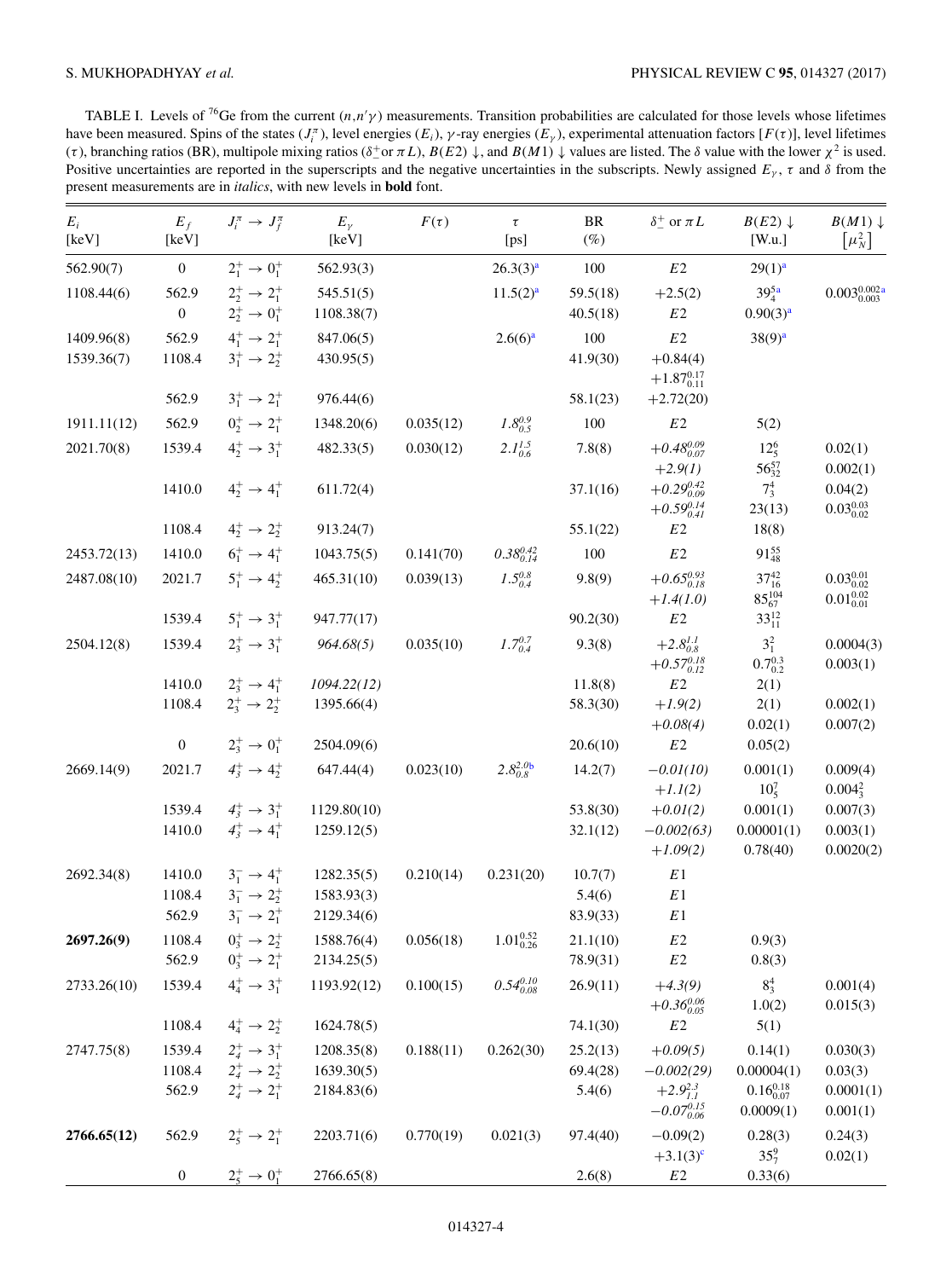| $E_i$<br>[keV]           | $E_f$<br>[keV]                  | $J_i^{\pi} \rightarrow J_f^{\pi}$                                                                           | $E_{\gamma}$<br>[keV]                     | $\overline{F}(\tau)$ | $\tau$<br>[ps]                                    | BR<br>$(\%)$                     | $\delta^+_-$ or $\pi L$                                                    | $B(E2) \downarrow$<br>[W.u.]                    | $B(M1) \downarrow$<br>$\left[\mu_N^2\right]$                      |
|--------------------------|---------------------------------|-------------------------------------------------------------------------------------------------------------|-------------------------------------------|----------------------|---------------------------------------------------|----------------------------------|----------------------------------------------------------------------------|-------------------------------------------------|-------------------------------------------------------------------|
| 2841.64(13)              | 1108.4<br>562.9                 | $2^+_6 \rightarrow 2^+_2$<br>$2^{+}_{6} \rightarrow 2^{+}_{1}$                                              | 1733.06(14)<br>2278.84(14)                | 0.623(22)            | 0.040(4)                                          | 70.2(30)<br>29.8(15)             | $+0.01_{0.02}^{0.03}$<br>$+2.3(3)^{c}$<br>$+3.0^{0.9}_{0.5}$<br>$-0.08(6)$ | 0.00007(1)<br>$40^{10}_{9}$<br>0.038(4)<br>5(1) | 0.19(2)<br>0.03(1)<br>0.036(4)<br>0.004(1)                        |
| 2856.65(12)              | 1410.0                          | $4^+_5 \rightarrow 4^+_1$                                                                                   | 1446.79(9)                                | 0.326(20)            | 0.140(12)                                         | 100                              | $-0.08(8)$                                                                 | 0.32(3)                                         | 0.13(1)                                                           |
| 2897.51(12)              | 1108.4<br>562.9                 | $0^+_4 \rightarrow 2^+_2$<br>$0^+_4 \rightarrow 2^+_1$                                                      | 1789.23(13)<br>2334.51(11)                | 0.127(18)            | $0.447^{0.081}_{0.063}$                           | 27.6(14)<br>72.4(30)             | E2<br>$E2\,$                                                               | 1.4(3)<br>1.0(2)                                |                                                                   |
| 2919.65(12)              | 1108.4<br>562.9<br>$\mathbf{0}$ | $I_1^+ \to 2_2^+$<br>$I_1^+ \to 2_1^+$<br>$I_1^+ \to 0_1^+$                                                 | 1811.47(17)<br>2356.57(23)<br>2919.53(17) | 0.125(15)            | 0.219(20)                                         | 12.5(7)<br>19.1(10)<br>68.4(33)  | $-0.8_{0.6}^{6.3}$<br>$+1.3_{0.9}^{5.0}$<br>M1                             | $0.43_{0.2}^{2.0}$<br>$0.3_{0.2}^{1.2}$         | $0.003_{0.013}^{0.002}$<br>$0.0013_{0.0041}^{0.0009}$<br>0.007(1) |
| 2957.82(12)              | 2692.3<br>1410.0                | $5^{-}_{1} \rightarrow 3^{-}_{1}$<br>$5^{-}_{1} \rightarrow 4^{+}_{1}$                                      | 265.3(5)<br>1547.95(15)                   |                      |                                                   | 3.5(6)<br>96.5(38)               | E2<br>E1                                                                   |                                                 |                                                                   |
| 2985.99(8)               | 1410.0<br>1108.4                | $(2,3)^{+} \rightarrow 4^{+}_{1}$<br>$(2,3)^{+} \rightarrow 2^{+}_{1}$                                      | 1576.02(8)<br>1877.76(12)                 | 0.318(14)            | 0.144(9)                                          | 18.8(11)<br>81.2(31)             |                                                                            |                                                 |                                                                   |
| 2993.81(8)               | 2021.7<br>1539.4                | $4^+_6 \rightarrow 4^+_2$<br>$4^+_6 \rightarrow 3^+_1$                                                      | 972.30(6)<br>1454.37(9)                   | 0.08(19)             | $0.72^{0.18}_{0.12}$                              | 42.7(17)<br>7.8(8)               | $-0.61_{0.05}^{0.07}$<br>$-5.2_{3.6}^{7.5}$<br>$-0.08^{0.13}_{0.59}$       | 0.10(2)<br>$0.7_{0.7}^{1.7}$<br>0.004(2)        | 0.035(9)<br>0.0001(1)<br>0.002(1)                                 |
|                          | 562.9                           | $4^+_6 \rightarrow 2^+_1$                                                                                   | 2430.91(5)                                |                      |                                                   | 49.5(24)                         | E2                                                                         | 0.34(8)                                         |                                                                   |
| 3004.71(11)              | 562.9                           | $0^+_5 \rightarrow 2^+_1$                                                                                   | 2441.77(7)                                | 0.173(22)            | $0.309_{0.041}^{0.055}$                           | 100                              | $E2\,$                                                                     | 1.58(24)                                        |                                                                   |
| $3007.13(10)^d$          | 1108.4<br>$\boldsymbol{0}$      | $I_2^+ \to 2_2^+$<br>$I_2^+ \to 0_1^+$                                                                      | 1898.73(6)<br>3007.07(8)                  | 0.822(16)            | 0.017(2)                                          | 63.4(25)<br>36.6(18)             | $-0.8_{0.7}^{1.8}$<br>M1                                                   | $23^{35}_{12}$                                  | $0.20_{0.20}^{0.13}$<br>0.04(1)                                   |
| 3021.07(12)              | 1539.4<br>1410.0<br>1108.4      | $(2,3)^{+} \rightarrow 3^{+}_{1}$<br>$(2,3)^{+} \rightarrow 4^{+}_{1}$<br>$(2,3)^{+} \rightarrow 2^{+}_{2}$ | 1481.73(9)<br>1611.36(16)<br>1912.59(13)  | 0.115(12)            | $0.490^{\scriptstyle 0.068}_{\scriptstyle 0.052}$ | 36.8(18)<br>15.9(9)<br>47.4(1.9) |                                                                            |                                                 |                                                                   |
| 3042.92(11)              | 562.9                           | $(1,2,3)^{+} \rightarrow 2^{+}_{1}$                                                                         | 2479.80(12)                               | 0.426(18)            | 0.092(6)                                          | 100                              |                                                                            |                                                 |                                                                   |
| 3052.47(12)              | 1539.4                          | $(3)^+ \rightarrow 3^+$                                                                                     | 1513.15(9)                                | 0.580(12)            | 0.052(7)                                          | 100                              | $-0.05_{0.05}^{0.06}$<br>$+1.64(2)$                                        | 0.28(1)<br>$76^{15}_{13}$                       | 0.31(1)<br>0.09(2)                                                |
| 3062.00(11)              | 1410.0                          | $(4,5)^{+} \rightarrow 4^{+}_{1}$                                                                           | 1652.13(8)                                | 0.271(33)            | 0.176(31)                                         | 100                              |                                                                            |                                                 |                                                                   |
| 3066.78(12)              | 1539.4                          | $(2,3,4)^{+} \rightarrow 3^{+}_{1}$                                                                         | 1527.46(9)                                | 0.047(17)            | $1.3_{0.4}^{0.8}$                                 | 100                              |                                                                            |                                                 |                                                                   |
| 3070.28(12)              | 1410.0                          | $4^+_7 \rightarrow 4^+_1$                                                                                   | 1660.41(10)                               | 0.054(21)            | $1.1_{0.3}^{0.7}$                                 | 100                              | $-0.13(8)$<br>$+1.5(3)$                                                    | 0.05(2)<br>$2.1_{1.2}^{5.0}$                    | $0.011_{0.0045}^{0.0005}$<br>$0.004_{0.002}^{0.001}$              |
| 3091.93(14)              | 1410.0                          | $(3,5)^{+} \rightarrow 4^{+}_{1}$                                                                           | 1682.10(9)                                | 0.141(17)            | $0.386_{0.046}^{0.060}$                           | 100                              |                                                                            |                                                 |                                                                   |
| 3129.85(8)               | 1108.4                          | $2^+_7 \rightarrow 2^+_2$                                                                                   | 2021.48(10)                               | 0.152(13)            | $0.354_{0.034}^{0.038}$                           | 84.9(35)                         | $-0.31_{0.06}^{0.05}$<br>$+10^{11}_{3}$                                    | 0.27(4)<br>$3_1^5$                              | 0.015(2)<br>0.0002(1)                                             |
|                          | $\boldsymbol{0}$                | $2^+_7 \rightarrow 0^+_1$                                                                                   | 3129.78(8)                                |                      |                                                   | 15.1(9)                          | $E2\,$                                                                     | 0.06(2)                                         |                                                                   |
| 3141.28(10) <sup>d</sup> | 562.9                           | $I_3^+ \to 2_1^+$                                                                                           | $2578.40(8)^e$                            | 0.496(15)            | 0.070(4)                                          | 38.9(11)                         | $+0.7^{15}_{1}$<br>$+3^{13}_{3}$                                           | $0.7_{0.3}^{6.7}$<br>$1.6_{2.1}^{8.6}$          | $0.01_{0.01}^{0.13}$<br>$0.002^{0.01}_{0.002}$                    |
|                          | $\boldsymbol{0}$                | $I_3^+ \to 0_1^+$                                                                                           | 3141.17(7)                                |                      |                                                   | 61.1(11)                         | M1                                                                         |                                                 | 0.016(1)                                                          |
| $3147.28(13)^d$          | 1539.4<br>1108.4<br>562.9       | $(2,3)^{+} \rightarrow 3^{+}_{1}$<br>$(2,3)^{+} \rightarrow 2^{+}_{2}$<br>$(2,3)^{+} \rightarrow 2^{+}_{1}$ | 1608.29(13)<br>2038.89(15)<br>2584.34(10) | 0.285(15)            | $0.164_{0.011}^{0.013}$                           | 63.3(13)<br>8.4(10)<br>28.3(12)  |                                                                            |                                                 |                                                                   |
| 3162.52(12)              | 1410.0                          | $(4)^+ \rightarrow 4^+$                                                                                     | 1752.65(5)                                | 0.778(19)            | 0.021(3)                                          | 100                              | $-0.09(9)$<br>$+1.4(3)$                                                    | 1.0(1)<br>$80^{25}_{20}$                        | 0.50(5)<br>$0.18^{\rm 0.06}_{\rm 0.05}$                           |
| 3181.92(11)              | 2692.3<br>562.9                 | $(2,3)^+$ $\rightarrow$ 3 <sup>-</sup><br>$(2,3)^+$ $\rightarrow$ 2 <sup>+</sup>                            | 489.73(9)<br>2618.93(6)                   | 0.068(27)            | $0.85_{0.26}^{0.60}$                              | 25.1(19)<br>74.9(37)             |                                                                            |                                                 |                                                                   |

#### TABLE I. (*Continued*).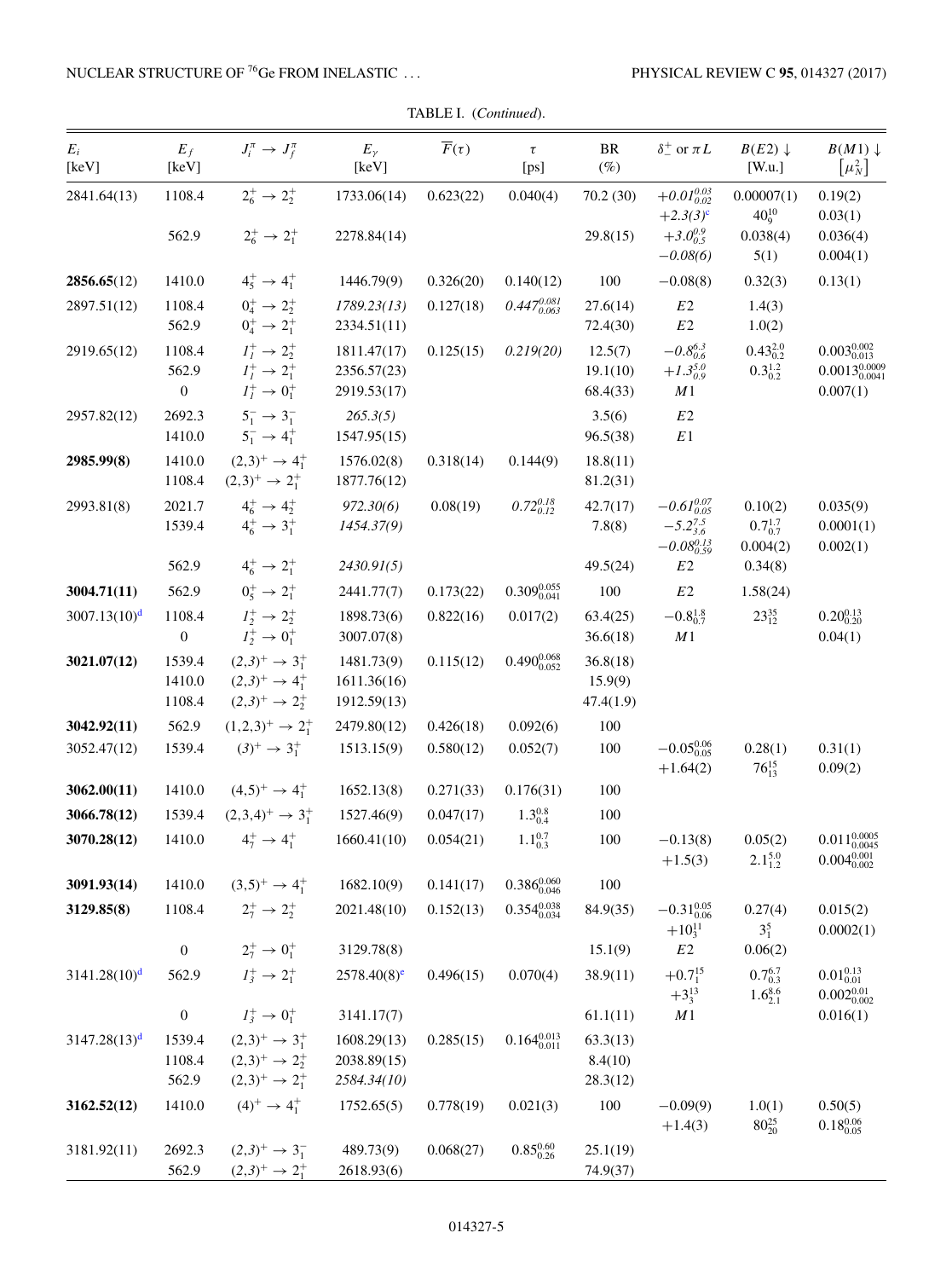<span id="page-7-0"></span>

| $E_i$<br>[keV] | $E_f$<br>[keV] | $J_i^{\pi} \rightarrow J_f^{\pi}$ | $E_{\nu}$<br>[keV] | $\overline{F}(\tau)$ | $\tau$<br>[ps]          | BR<br>$(\%)$ | $\delta^+_-$ or $\pi L$ | $B(E2) \downarrow$<br>[W.u.] | $B(M1) \downarrow$<br>$\left[\mu_N^2\right]$ |
|----------------|----------------|-----------------------------------|--------------------|----------------------|-------------------------|--------------|-------------------------|------------------------------|----------------------------------------------|
| 3190.98(8)     | 1108.4         | $2^+ \rightarrow 2^+$             | 2082.51(9)         | 0.258(19)            | 0.185(20)               | 23.1(17)     | $-3^{13}_{3}$           | $1.2_{1.4}^{6.7}$            | $0.0006_{0.0027}^{0.0008}$                   |
|                |                |                                   |                    |                      |                         |              | $-1^{20}_{1}$           | $0.6_{0.2}^{8.8}$            | $0.005_{0.059}^{0.002}$                      |
|                | 562.9          | $2^+ \rightarrow 2^+$             | 2628.08(12)        |                      |                         | 67.6(27)     | $+0.36_{0.10}^{0.21}$   | 0.14(3)                      | 0.010(2)                                     |
|                |                |                                   |                    |                      |                         |              | $+1.03_{0.81}^{0.25}$   | $0.75_{0.44}^{0.22}$         | $0.005_{0.001}^{0.003}$                      |
|                | $\mathbf{0}$   | $2^+ \to 0^+_1$                   | 3190.99(4)         |                      |                         | 9.3(9)       | E2                      | $0.06_{0.02}^{0.03}$         |                                              |
| 3199.81(13)    | 1108.4         | $(3)^+ \rightarrow 2^+$           | 2091.67(14)        | 0.059(40)            | $1.0^{2.3}_{0.4}$       | 44.9(23)     | $+0.05_{0.01}^{0.09}$   | 0.001(1)                     | 0.003(2)                                     |
|                |                |                                   |                    |                      |                         |              | $-7_3^{14}$             | $0.5_{0.4}^{2.5}$            | 0.00005(9)                                   |
|                | 562.9          | $(3)^+ \rightarrow 2^+$           | 2636.64(27)        |                      |                         | 55.1(22)     | $-8^{13}_{3}$           | $0.18_{0.16}^{0.81}$         | 0.00002(4)                                   |
|                |                |                                   |                    |                      |                         |              | 0.08(8)                 | 0.001(1)                     | $0.002_{0.012}^{0.014}$                      |
| 3235.94(13)    | 2021.7         | $(5)^+ \rightarrow 4^+$           | 1214.23(11)        | 0.616(26)            | $0.044^{0.005}_{0.004}$ | 45.9(22)     | $+2.2^{3.1}_{1.8}$      | $40^{270}_{130}$             | $0.05_{0.05}^{0.07}$                         |
|                | 1410.0         | $(5)^+ \rightarrow 4^+$           | 1826.18(12)        |                      |                         | 54.1(22)     | $+0.48_{0.20}^{0.13}$   | 5(1)                         | 0.09(2)                                      |
|                |                |                                   |                    |                      |                         |              | $+1.9^{1.0}_{1.7}$      | $21^{15}_{10}$               | $0.02_{0.01}^{0.03}$                         |
| 3243.80(12)    | 562.9          | $1^+ \rightarrow 2^+$             | 2680.90(10)        | 0.539(20)            | $0.059_{0.004}^{0.005}$ | 85.6(41)     | $-4^{60}$               | $4^{92}_{3}$                 | $0.003_{0.500}^{0.002}$                      |
|                |                |                                   |                    |                      |                         |              | $+0.04(2)$              | 0.006(1)                     | 0.04(1)                                      |
|                | $\mathbf{0}$   | $1^+ \to 0^+$                     | 3243.66(9)         |                      |                         | 14.4(10)     | M1                      |                              | 0.004(1)                                     |

TABLE I. (*Continued*).

a The lifetime used for calculating the reduced transition probabilities is taken from the Nuclear Data Sheets [\[23\]](#page-12-0).

<sup>b</sup>The lifetime is from the 3.5-MeV angular distribution data.

<sup>c</sup>This value of  $\delta$  is reported as obtained from the angular distribution data. The  $B(E2)$  for this value is unrealistic; and therefore, we adopt the other value.

<sup>d</sup>Level and γ-ray energies differ from previous  $(n, n'$ γ) reaction results [\[28\]](#page-12-0). The level properties reported here are from measurements close to the level energy and, therefore, feeding arising from higher-lying levels could be avoided.

<sup>e</sup>The 2578.40-keV  $\gamma$  ray is not resolved from the 2580.07-keV  $\gamma$  ray from the 3<sup>-</sup> level at 3175.5 keV in <sup>74</sup>Ge.

exhibit a significant cross section and that the previously suggested de-excitation  $\gamma$  rays are not observed. Previously reported levels which are refuted by the current data are discussed below.

- (i)  $2019.9\text{-}keV(4^+)$  *level*: The 911.4-keV  $\gamma$  ray [\[9\]](#page-12-0) was not observed in any spectra.
- (ii) *2204.9-keV (1,* 2+*) level*: Gamma rays of 1097.4 and 2203.8 keV were reported from this level [\[12\]](#page-12-0). In our work, the 2203.7-keV  $\gamma$  ray was reassigned to a level at 2766.7 keV (see the discussion of the  $2^+_5$ state). The 1097.4-keV  $\gamma$  ray has a very small cross section and could not be accommodated in the <sup>76</sup>Ge level scheme.
- (iii) *2284.2-keV (3)*<sup>−</sup> *level*: The reported 1175.7-keV γ ray [\[9\]](#page-12-0) is not present in our spectra.
- (iv) *2456.0-keV level*: We find no evidence for the level at 2456(5) keV observed only in  ${}^{76}Ge(p, p')$ measurements [\[10\]](#page-12-0).
- (v)  $2478.2\text{-}keV$   $(1,2^+)$  *level*: This level, placed previously from the  $(n,n'\gamma)$  reaction with reactor neutrons [\[12\]](#page-12-0), is not included in the level scheme, as neither of the reported  $\gamma$  rays, 1915 and 2478.2 keV, are present in our spectra.
- (vi) *2554.0-keV level*: We find no evidence for the level at 2554(5) keV observed in <sup>76</sup>Ge( $p, p'$ ) measurements [\[10\]](#page-12-0).
- (vii)  $2591.1$ -keV  $(1^+,2^+)$  level: The previously assigned 1051.7- and 2591.0-keV  $\gamma$  rays, which were ob-

served in the <sup>76</sup>Ga  $\beta$ <sup>-</sup> decay [\[9\]](#page-12-0) to establish this level, were not present in our spectra. We observe a 1481.7-keV  $\gamma$  ray, which is close in energy to the reported third branch from this level, but the threshold is 3.1 MeV. This  $\gamma$  ray is rather attributed to the 3021.1-keV level.

- (viii) *2624.0-keV level*: We find no evidence for the level at 2624(5) keV tentatively observed in  ${}^{76}Ge(p, p')$ measurements [\[10\]](#page-12-0).
	- $(ix)$  2654.5-keV ( $\leq 4$ ) level: This level was observed in the <sup>76</sup>Ga  $\beta$ <sup>-</sup> decay [\[9\]](#page-12-0), with reported  $\gamma$  rays at 1546.0 and 2091.9 keV. We do not observe a 1546.0-keV  $\gamma$ ray and the 2091.3-keV  $\gamma$  ray has a threshold of 3.4 MeV.
	- (x)  $2768.8\text{-}keV$   $2^+$  *level*: The reported 1358.9-keV  $\gamma$ ray [\[9\]](#page-12-0) was not observed in our spectra, and the 1660.40-keV  $\gamma$  ray has a threshold energy of 3.2 MeV and has been reassigned to the 3070.4-keV level.
- (xi) *2921.0-keV* 3<sup>−</sup> *level*: We find no evidence for the level at 2921(5) keV observed in the <sup>76</sup>Ge( $p, p'$ ) and <sup>76</sup>Ge( $\alpha$ , $\alpha'$ ) reactions [\[10,11\]](#page-12-0).
- (xii) *2962.3-keV (*5−*) level*: No evidence for this level was found; however, as will be discussed later, a 5<sup>−</sup> state is placed at 2957.9 keV.
- (xiii) *2988.2-keV level*: This level with 319.0-, 500.9-, and 534.4-keV  $\gamma$  rays reported by Toh *et al.* [\[5\]](#page-12-0) was not observed, but this may reflect its higher spin.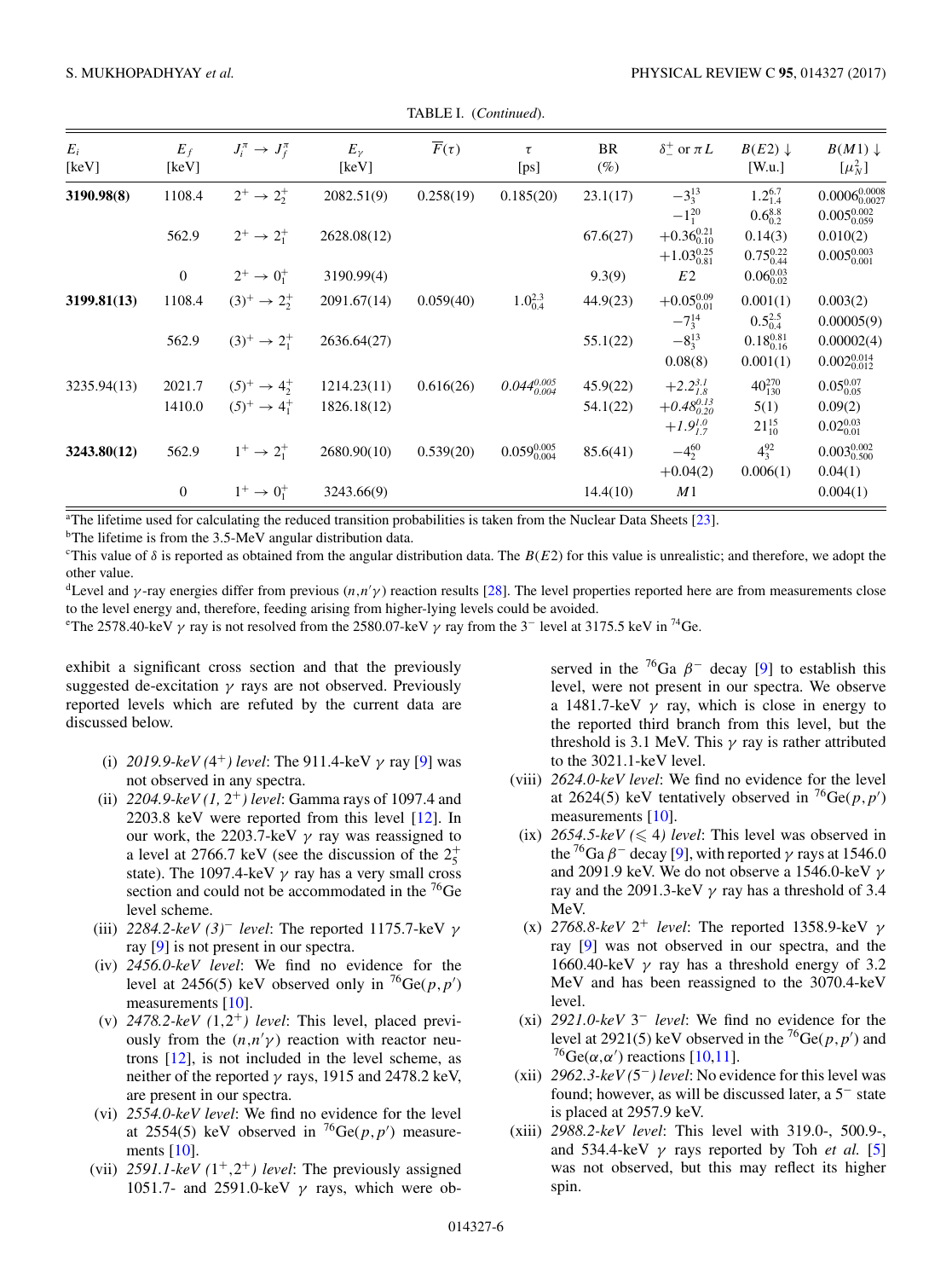#### **B. New levels and levels with new spectroscopic information**

- (i)  $1911.1$ -keV  $0^{+}_{2}$  level: The lifetime for the  $0^{+}_{2}$  state was determined to be  $1.8^{+0.9}_{-0.5}$  ps with a  $B(E2; 0^+_2 \rightarrow$  $2<sub>1</sub><sup>+</sup>$ ) of 5(2) W.u. for the only observed decay.
- (ii)  $2021.7 \text{ keV } 4^+_2$  *level*: This level, suggested by Dostemesova *et al.* [\[12\]](#page-12-0) as a  $(4^+)$  state, with 482.3-, 611.7-, and 913.2-keV  $\gamma$  rays to the  $3^{+}_{1}$ ,  $4^{+}_{1}$ , and  $2^{+}_{2}$ states, respectively, has a lifetime of  $2.1^{+1.5}_{-0.6}$  ps. Both of the possible  $\delta$  values for the 482.3- and 611.7-keV transitions are reported in Table [I.](#page-5-0) The value of  $\delta$  for the 611.7-keV transition is reported to be 0.50(8) in Ref. [\[5\]](#page-12-0), which agrees well with our measured value of  $0.59^{+0.14}_{-0.41}$ .
- (iii)  $2453.7$ -keV  $6^+_1$  *level*: The decay of the  $6^+_1$  state was observed by Toh *et al.* [\[5\]](#page-12-0). The lifetime obtained in the present work,  $0.38^{+0.42}_{-0.14}$  ps, has a large uncertainty as this level has a relatively small inelastic neutron scattering cross section. The  $B(E2; 6^+ \rightarrow 4^+)$  of  $91^{+55}_{-48}$  W.u. is consistent with the collectivity expected for the lowest  $6^+$  excitation.
- $(iv)$  2487.1- $keV$  5<sup>+</sup> *level*: This level was reported by Toh *et al.* [\[5\]](#page-12-0) with branches to the  $4^{\frac{1}{2}}$  and  $3^{\frac{1}{1}}$  states. A 1077.2-keV  $\gamma$  ray to the  $4^+_1$  state was regarded as tentative [\[5\]](#page-12-0), and is not observed in our work. The lifetime obtained for this level is  $1.5^{+0.8}_{-0.4}$  ps, and the intensities of the 465.3- and 947.8-keV  $\gamma$  rays are in good agreement with those in Ref. [\[5\]](#page-12-0). The  $B(E2; 5^+_1 \rightarrow 3^+_1)$  of 33<sup>+12</sup> W.u. and  $B(E2; 5^+_1 \rightarrow$  $4^{+}_{2}$ ) of 37<sup>+42</sup> W.u or 85<sup>+104</sup> W.u. depending on the multipole mixing ratio chosen, confirm the collective nature of this level.
- (v) *2504.1-keV* 2<sup>+</sup> <sup>3</sup> *level*: Dostemesova *et al.* [\[12\]](#page-12-0) reported this level with 1395.1- and 2503.6-keV  $\gamma$ rays to the  $2^+_2$  and  $0^+_1$  states, respectively. Additional 964.7- and 1094.2-keV branches from this level to the  $3^{\dagger}$  and  $4^{\dagger}$  states have been identified in the present work. The measured lifetime for this level is  $1.7^{+0.7}_{-0.4}$  ps, which differs significantly from the previously reported value of  $0.35_{-0.15}^{+0.80}$  ps [\[12\]](#page-12-0). The  $B(E2)$  values for the transitions given in Table [I](#page-5-0) indicate that this level is not collective.
- (vi)  $2669.1$ -keV  $4^+_3$  *level*: This level was placed by Toh *et al.* [\[5\]](#page-12-0), but no spin was assigned. The transition intensities of the three decays agree well with those reported in Ref. [\[5\]](#page-12-0). The excitation function and the normalized cross section data support a spin assignment of  $4<sup>+</sup>$  for this level, as does the angular distribution for the 1129.8-keV  $\gamma$  ray. We were able to obtain a level lifetime of  $2.8^{+2.0}_{-0.8}$  ps from the 3.5-MeV angular distribution data.
- (vii) *2692.3-keV* 3<sup>−</sup> <sup>1</sup> *level*: This level was reported in the NDS [\[23\]](#page-12-0) with branches to the  $4^+_1$ ,  $2^+_2$ ,  $2^+_1$ , and  $0^+_1$  states; however, we fail to observe the ground-state transition. A 2690.6-keV  $\gamma$  ray is observed in our spectra from the 2690.6-keV  $1^+$ level in 74Ge, which may have masked the weak 2691.6-keV  $\gamma$  ray in <sup>76</sup>Ge reported in <sup>76</sup>Ga  $\beta$ <sup>-</sup> decay

only [\[9\]](#page-12-0). The lifetime obtained for this level from our measurement, 0.231(20) ps, differs somewhat from the reported value of  $0.40^{+0.22}_{-0.12}$  ps [\[12\]](#page-12-0). Reduced transition probabilities of  $B(E1,3^{-}_{1} \rightarrow 4^{+}_{2}) =$  $0.12(1)$  mW.u.,  $B(E1; 3<sub>1</sub><sup>-</sup> \rightarrow 2<sub>2</sub><sup>+</sup>) = 0.03(1)$  mW.u., and  $B(E1; 3<sub>1</sub><sup>-</sup> \rightarrow 4<sub>1</sub><sup>+</sup>) = 0.20(2)$  mW.u. were determined.

- (viii)  $2697.3 \text{--} keV0_3^+ level$ : Observed here for the first time, this level decays to the  $2^+_2$  and  $2^+_1$  states via 1588.8and 2134.3-keV  $\gamma$  rays, respectively. The isotropic angular distributions for both  $\gamma$  rays, along with the excitation function (see Fig. [2\)](#page-3-0), leads us to assign a spin of  $0^+$ . The level lifetime obtained is  $1.01_{-0.26}^{+0.52}$ ps, and the  $B(E2)$  values of  $\leq 1$  W.u. indicate that this level is not collective.
	- $(ix)$  2733.3- $keV$  4<sup>+</sup> *level*: This level, with branches to the  $3^+_1$  and  $2^+_2$  states, was reported by Toh *et al.* [\[5\]](#page-12-0), although the transition intensities for the 1193.9 and 1624.8-keV  $\gamma$  rays differ from our values. The 1624.8-keV  $\gamma$  ray was not reported by Dostemesova *et al.* [\[12\]](#page-12-0). The lifetime determined for this level is  $0.54_{0.08}^{0.10}$  ps, which also differs from the reported lifetime of  $0.25_{-0.12}^{+0.26}$  ps in Ref. [\[12\]](#page-12-0). Two possible values of the mixing ratios were obtained for the 1193.9-keV  $(4^+_4 \rightarrow 3^+_{1})$  transition (see Table [I\)](#page-5-0) and both provide similar  $\chi^2$  values.
	- $(x)$  2747.8- $keV2^+_4$  *level*: The NDS gives possible spins between 1 and 4 for this level [\[23\]](#page-12-0), but from our experimental results (see Fig. [2\)](#page-3-0) a spin of  $2^+$  is assigned to this state. The measured lifetime is 0.262(30) ps which has a smaller uncertainty than the previously reported value of  $0.48^{+0.48}_{-0.17}$  ps [\[23\]](#page-12-0). This level decays to the  $3^+_1$ ,  $2^+_2$ , and  $2^+_1$  states with small  $B(E2)$  values.
- $(xi)$  2766.7  $2^+_5$  *level*: This level will be discussed in Sec. [V B.](#page-9-0)
- (xii) *2856.7-keV*  $4^+_5$  *level*: The 1446.8-keV γ ray, observed for the first time in this work, has a threshold energy of 3.1 MeV and decays to the  $4<sub>1</sub><sup>+</sup>$  level at 1410.0 keV. The  $\delta$  value of  $-0.08(8)$  has the lower  $\chi^2$ , and the lifetime of this level is 0.140(12) ps. A relatively large  $B(M1) = 0.13(1) \mu_N^2$  is determined.
- $(xiii)$  2897.5- $keV0<sub>4</sub><sup>+</sup> level$ : In addition to the decay branch to the  $2_1^+$  state reported in Ref. [\[12\]](#page-12-0), a 1789.2-keV  $\gamma$  ray from this level to the  $2^+_2$  state has been placed. The lifetime for the state was found to be  $0.447^{+0.081}_{-0.063}$ ps.
- $(xiv)$  2919.7-keV  $1^+_1$  *level*: In agreement with previous data  $[9,12]$ , decay branches from this level to the  $2^+_2$ ,  $2^+_1$ , and  $0^+_1$  states were observed. Spins of 1 or  $2^+$  were suggested for this state  $[12,23]$ . The angular distribution of the 2919.5-keV ground-state transition,  $a_2 = -0.17(3)$  and  $a_4 = -0.08(5)$ , limits the spin of the state to  $J = 1$ . The measured lifetime is 0.219(20) ps and is consistent with the reported value of  $0.30_{-0.09}^{+0.14}$  ps [\[12\]](#page-12-0).
- (xv) 2957.8- $keV5_1^-$  *level*: A  $5_1^-$  level at 2958.6 keV with a 1548.5-keV  $\gamma$  ray to the 4<sup>+</sup> state was reported by Toh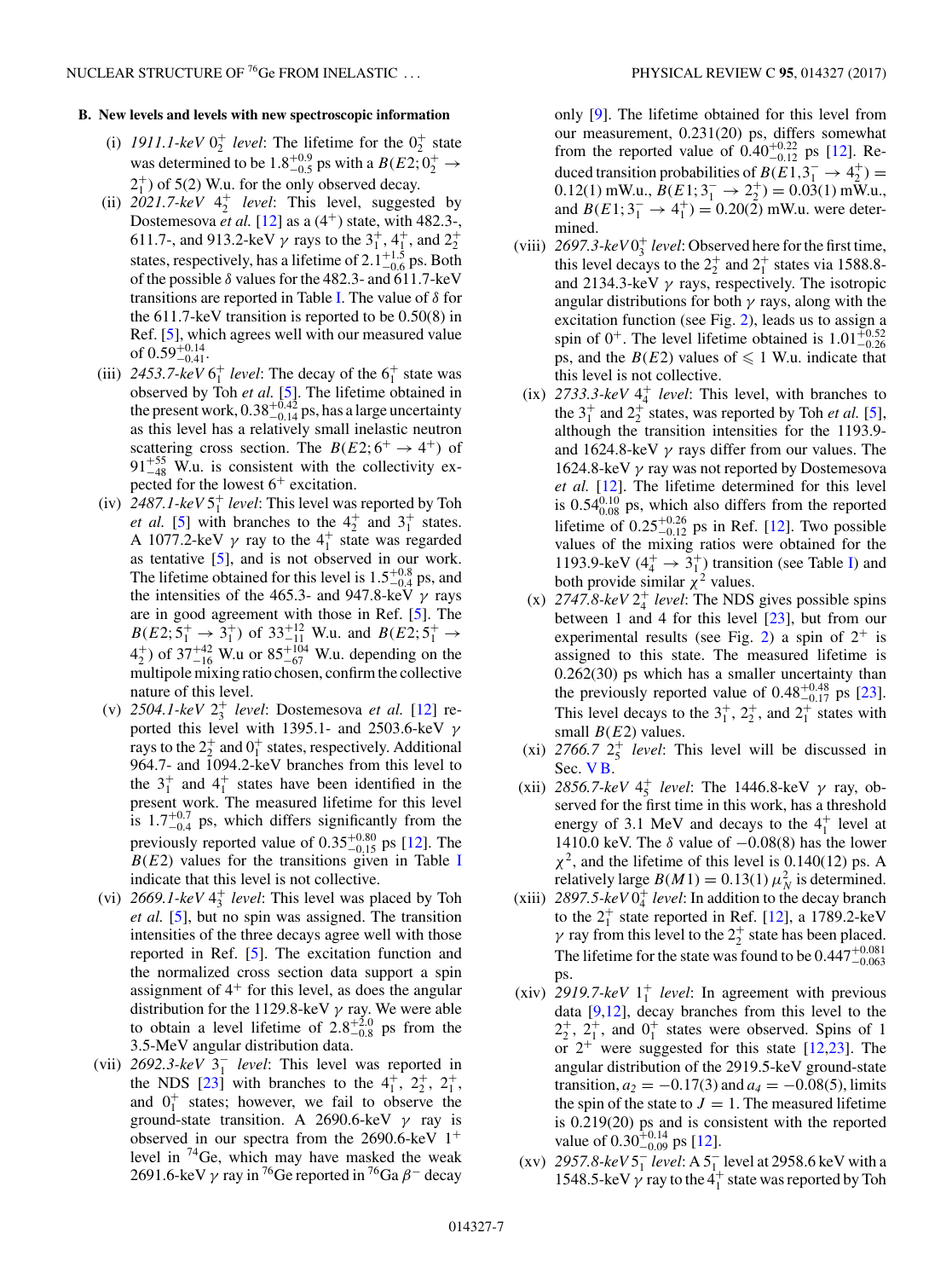<span id="page-9-0"></span>*et al.* [\[5\]](#page-12-0). We observed a 1548.0-keV  $\gamma$  ray, which is slightly different in energy but has the expected excitation energy threshold.

- (xvi) 2986.0-keV  $(2,3)^+$  *level*: Newly observed  $\gamma$  rays at 1576.0 and 1877.8 keV with a threshold energy of 3.1 MeV give rise to a new level at 2986.0 keV with a measured lifetime of 0.144(9) ps. The angular distribution of the 1877.8-keV  $\gamma$  ray restricts the spin to  $(2,3)^{+}$ .
- $(xvii)$  2993.8- $keV$  4<sup>+</sup> *level*: We observe three decay branches from this level—972.3 keV to the  $4^{+}_{2}$ state, 1454.4 keV to the  $3^{+}_{1}$  state, and 2430.9 keV to the  $2^+_1$  state—and the spin assignment is 4+. Previously, a 2994-keV level with spin 4<sup>+</sup> was observed in <sup>76</sup>Ge( $p, p'$ ) measurements [\[10\]](#page-12-0). A lifetime of  $0.72_{0.12}^{0.18}$  ps was measured for this level.

#### **IV. SHELL MODEL CALCULATIONS**

We have carried out configuration interaction (CI) calculations in the jj44 model space (see Appendix), that consists of the  $0f_{7/2}$ ,  $1p_{3/2}$ ,  $1p_{1/2}$ , and  $0g_{9/2}$  orbitals for protons and neutrons using the shell-model code NUSHELLX [\[15\]](#page-12-0). The M-scheme dimension is about  $3.5 \times 10^6$ . We use two Hamiltonians that are appropriate for this model space, JUN45 [\[26\]](#page-12-0) and jj44b [\[27\]](#page-12-0). Both of these have been widely used in connection with comparison to nuclear data in the mass region  $A = 60 - 100.$ 

Both JUN45 and jj44b start with a realistic interaction based on the Bonn-C potential renormalized to the jj44 model space with respect to a closed core for  $56$ Ni. Both have an assumed mass dependence of  $(A/58)^{-0.3}$ . The Hamiltonian is represented by 133 two-body matrix elements (TBME) and four single-particle energies (SPE). In both cases the singlevalued decomposition method (SVD) was used to modify the  $k$  most well-determined linear combinations based on a least-squares fit to binding energies and excitation energies for a subset of the nuclei covered by the jj44 model space. The remaining  $137 - k$  combinations of TBME and SPE were fixed at the initial Bonn-C starting values.

For the JUN45 Hamiltonian,  $k = 45$  linear combinations were determined by a fit to about 400 data points for 69 nuclei with  $N = 30-32$  and  $Z = 46-50$ , as shown in Fig. [1](#page-3-0) of Ref. [\[26\]](#page-12-0) with an rms deviation of 185 keV. These data included the ground state and first three excited states in  $^{76}$ Ge. For the jj44b Hamiltonian,  $k = 30$  linear combinations were determined from a fit to 550 data points for 77 nuclei with  $N = 48-50$  and  $Z = 28-30$  with an rms deviation of 240 keV. These data do not include <sup>76</sup>Ge.

The excitation energies are compared with experiment in Fig. 5. The experimental excitation energies are systematically about 200 keV lower than both JUN45 and jj44b.

 $E2$  strengths for all possible transitions connecting the lowspin states of  ${}^{76}$ Ge up to 4 MeV following the shell model calculations and experimental values up to 3 MeV are shown in Fig. 6. The isoscalar effective charge of  $e_p + e_n = 2.6$  was chosen to reproduce the experimental  $2^+$  to  $0^+$   $B(E2)$  for the jj44b Hamiltonian. This is the same isoscalar effective charge derived from a fit to a wider set of data in Ref. [\[26\]](#page-12-0). The data



FIG. 5. Comparison of experimental and theoretical (shell model) level energies for the positive-parity states of 76Ge. Levels with the same spin are indicated with lines of the same length.

are insensitive to the isovector effective charge and we use  $e_p - e_n = 1.0$ .

#### **V. DISCUSSION**

#### **A. Band structure in 76Ge**

In above-barrier Coulomb excitation measurements by Toh *et al.* [\[5\]](#page-12-0), band structures were identified in  ${}^{76}$ Ge with groundband and  $\gamma$ -band structures developed to moderate spin; however, these relationships were based only on branching



FIG. 6. Levels in  ${}^{76}$ Ge connected by bars whose widths are proportional to the  $B(E2)$  values obtained with experiment and the shell model calculations. Only those transitions which decay with  $B(E2)$  values larger than one W.u. are depicted in the figure.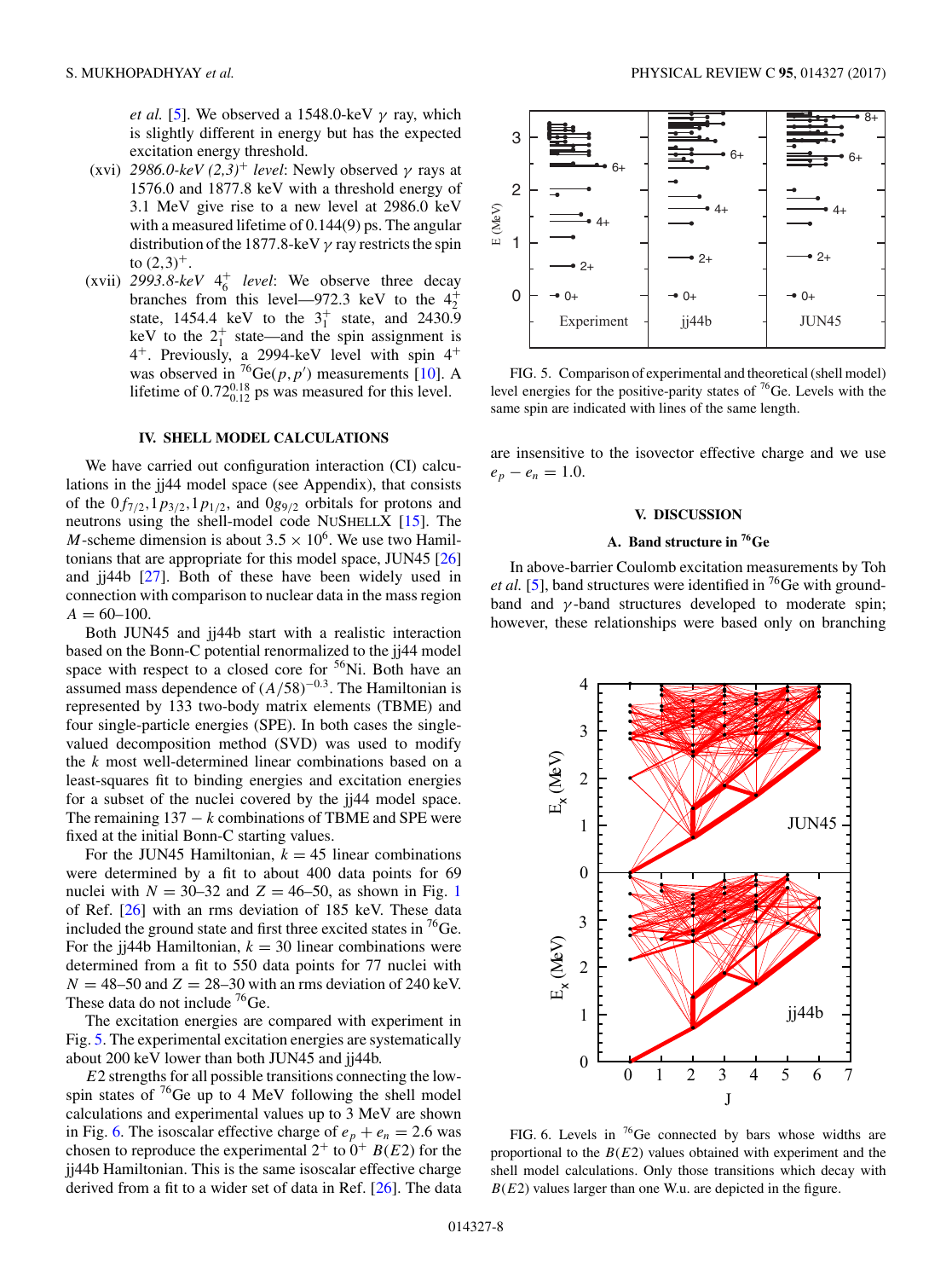<span id="page-10-0"></span>

FIG. 7. Partial level scheme of <sup>76</sup>Ge from shell model calculations [(a) and (c)] and experiment (b). The thicknesses of the solid arrows are proportional to the  $B(E2)$ s. Dashed arrows indicate that the level lifetime was not determined and the  $B(E2)$ s are calculated using the lifetime from shell-model calculations.

patterns and  $\gamma$ -ray intensities. Figure 7 shows the observed low-lying band structure. The E2 transition rates measured here reinforce this picture. For example, the lowest  $5^+$  state, assigned as a member of the  $\gamma$  band, decays with large  $B(E2)$ s to the  $4^{+}_{2}$  and  $3^{+}_{1}$  states, which are interpreted as low-lying members of the band, and the decay to the lower-lying  $4<sub>1</sub><sup>+</sup>$ state, an out-of-band transition, is not observed. Moreover, the theoretical and experimental  $B(E2)$  strengths for the groundband and the  $\gamma$ -band transitions agree well. The excellent agreement with shell model calculations shows that the band structure can be produced from a microscopic basis.

#### **B. Mixed-symmetry state in 76Ge**

The lowest  $2^+$  state has an isoscalar structure where collective proton and neutron components of the wave function are in phase. The mixed-symmetry state has similar collective proton and neutron components, but they are out of phase, giving rise to a strong isovector  $E2$  transition from the  $0^+$ ground state and a strong  $M1$  transition between the isoscalar and isovector collective states (since the M1 operator is dominated by the isovector part). We can investigate the structure of the shell-model wave functions by calculating  $B(E2)_{IS}$  and  $B(E2)_{IV}$  from the ground state. These  $B(E2)_{S}$ are defined in terms of their proton and neutron matrix elements,  $M_p$  and  $M_n$ , respectively [\[24\]](#page-12-0). The electromagnetic  $B(E2)$  is given by  $M_p^2/(2J + 1)$ . The isoscalar combination is  $M_0 = (M_p + M_n)/2$  and the isovector combination is  $M_1 =$  $(M_p - M_n)$ . In Fig. 8, we show the isoscalar  $B(E2)_{IS} = M_0^2$ and the isovector  $B(E2)_{IV} = M_1^2$  from the ground state to the lowest ten  $2^+$  states. As expected, the isoscalar  $E2$  is completely dominated by the first  $2^+$  state.

In a previous  $(n, n' \gamma)$  measurement [\[12\]](#page-12-0), a 2204.9-keV level was reported with a 1097.4-keV  $\gamma$  ray to the  $2^+_1$  level and a 2203.8-keV branch to the ground state. With the threshold energy about 2.8 MeV for the 2203.7-keV  $\gamma$  ray in the excitation function measurement, we assign the 2203.7-keV  $\gamma$ ray to a new level at 2766.7 keV. From the Doppler-shift data shown in Fig. [4,](#page-4-0) a lifetime of  $\tau = 0.021(3)$  ps was determined for this level. [Note that the lifetime for the 2204.9-keV

level reported in Ref. [\[12\]](#page-12-0) is 14(6) fs.] From the 3.0-MeV angular distribution measurement (see Fig. [3\)](#page-4-0), we could extract the transition intensities and the multipole mixing ratios for transitions from this level. Experimental level cross sections for the 2203.67-keV  $\gamma$  ray were compared with the theoretical cross sections computed with the code CINDY [\[20\]](#page-12-0) to infer a spin of  $2^+$  [see Fig.  $3(b)$ ].

In addition to the 2203.7-keV  $\gamma$  ray, we observe a 2766.6keV  $\gamma$  ray in the 3.0-MeV angular distribution spectra. To obtain statistical improvement, we have summed the angular distribution spectra (without applying Doppler corrections to the individual spectra) as shown in Fig. [9,](#page-11-0) and hence we see a Doppler-broadened 2766.7-keV peak. The 2754.0-keV  $\gamma$  ray is from a  $24$ Na radioactive source, which was used for online calibration. Table [I](#page-5-0) contains the spectroscopic information obtained for the 2766.7-keV level.



FIG. 8.  $B(M1)$ ,  $B(E2)_{IV}$ , and  $B(E2)_{IS}$  strength from shellmodel calculations. See the text for more details.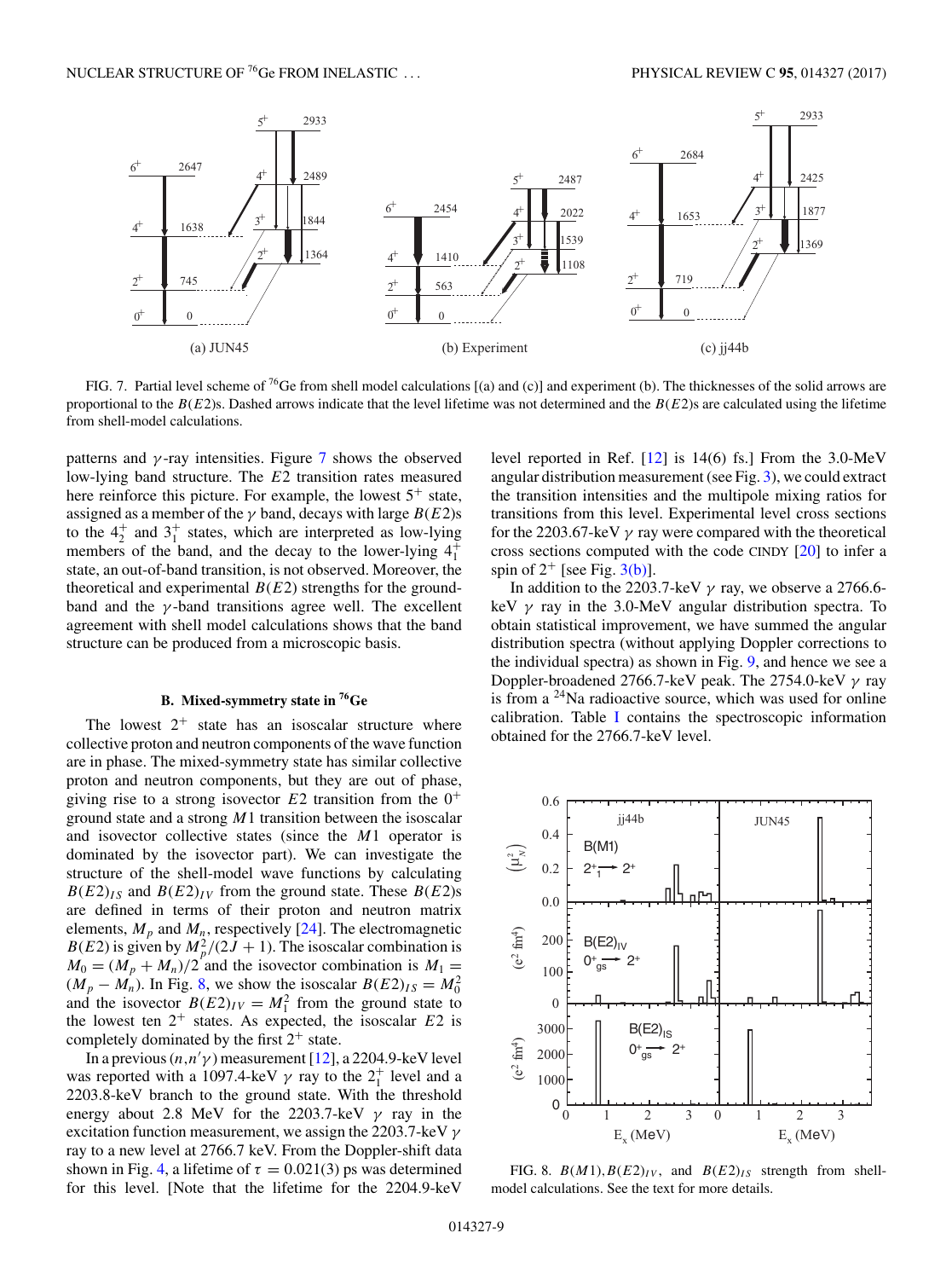<span id="page-11-0"></span>

FIG. 9. Portion of the summed  $\gamma$ -ray spectrum. See the text for more details.

Figure [3](#page-4-0) shows the angular distribution for the 2203.7-keV  $\gamma$  ray, and the fit to these data gives multipole mixing ratios of  $3.09_{-0.32}^{+0.35}$  and  $-0.09(2)$ . For the larger mixing ratio, the  $B(E2; 2^+_5 \rightarrow 2^+_1)$  would be  $36^{+10}_{-7}$  W.u., which is unusually large for a  $2^+$  state in this energy region. For the other value of  $\delta$ , these data give a large  $B(M1; 2^+_5 \rightarrow 2^+_1)$  value of 0.24(3)  $\mu_N^2$ , which is of the order of magnitude expected for a mixed-symmetry state [\[25\]](#page-12-0). Accompanying this large  $B(M1)$  should be a small  $B(E2)$  to the ground state, and  $B(E2; 2^+_5 \rightarrow 0^+_1)$  = 0.33(6) W.u. is determined.

With the JUN45 Hamiltonian we see a very sharp isovector state at 2.47 MeV. Figure [8](#page-10-0) also shows the  $B(M1)$  from the lowest  $2^+$  state to the higher  $2^+$  states. For JUN45 this is also completely dominated by the state at 2.47 MeV. Thus, this state at 2.47 MeV has the characteristics of the collective mixed-symmetry  $2^+$  state. With the ji44b Hamiltonian the mixed-symmetry configuration is pushed up and fragmented. The largest fragment is at 2.69 MeV.

As noted above, the best experimental candidate for the mixed-symmetry state is at 2766.7 keV with  $B(E2) = 0.33(6)$ W.u. to the ground state and  $B(M1) = 0.24(3) \mu_N^2$  to the first 2<sup>+</sup> state. For JUN45, the state at 2.47 MeV with  $B(E2) = 0.74$ W.u. and  $B(M1) = 0.50 \mu_N^2$ , and for jj44b the state at 2.69 MeV with  $B(E2) = 0.13$  W.u. and  $B(M1) = 0.22 \mu_N^2$ can be compared with the mixed-symmetry state. For this isovector state, the result with the jj44b Hamiltonian gives better agreement with experiment. The JUN45 results are worse, probably only because it is 300 keV lower in energy than experiment. Overall, this comparison between experiment and theory presents a beautiful understanding of a mixedsymmetry state in this mass region.

#### **VI. CONCLUSION**

Low-lying, low-spin levels of  $76$ Ge were investigated extensively with the  $(n, n' \gamma)$  reaction and their properties were characterized. Evidence for a number of previously suggested levels was not found, and their existence is refuted. The revised level scheme and transition strengths for  ${}^{76}$ Ge is well

reproduced by large-scale shell model calculations, which provide an excellent description of the structural properties of this nucleus. For the first time, the mixed-symmetry state has been identified and it is supported by microscopic calculations in the shell model. The establishment of the comprehensive level scheme up to near 3 MeV and the observed agreement with shell model calculations shown in this paper provide confidence in the use of the jj44b and JUN45 Hamiltonians for the valence space calculation of the neutrinoless double- $\beta$ decay of  ${}^{76}$ Ge [\[29,30\]](#page-12-0).

#### **ACKNOWLEDGMENTS**

We sincerely thank H. E. Baber for his many contributions to these experiments. This material is based upon work supported by the U.S. National Science Foundation under Grant Nos. PHY-1606890 and PHY-1404442.

#### **APPENDIX: MODEL SPACES USED IN SHELL MODEL CALCULATIONS**

In the NUSHELLX Hamiltonian library [15], the names of some model spaces for heavy nuclei are labeled by the number of orbitals that are between the standard magic numbers;  $k = 4 (0f_{5/2}, 1p_{3/2}, 1p_{1/2}, 0g_{9/2})$  for 28– 50;  $k = 5 \left( \frac{0g_{5/2}}{1\right) d_{5/2}, \frac{1}{d_{3/2}} \left( \frac{2s_{1/2}}{0} \right) h_{11/2}$  for 50–82;  $k =$ 6 (0 $h_{9/2}$ , 1 $f_{7/2}$ , 1 $f_{5/2}$ , 2 $p_{3/2}$ , 2 $p_{1/2}$ , 0 $i_{13/2}$ ) for 82–126; etc. The model space names in proton-neutron formalism where isospin is not necessarily conserved are labeled  $jjk_{p}k_{n}pn$ . For example, the model space called  $jj45pn$  is for protons in the group of four above and neutrons in the group of five above. The model space in isospin formalism where total isospin is an explicit quantum number is labeled by  $jjk_{p}k_{n}$  (without the pn on the end). For the calculations in this paper we use the  $j<sub>j</sub>44$  model space.

Historically, the first  $jj44x$  type of Hamiltonian for this model space is called  $jj44pna$  in the NUSHELLX library for the  $jj44pn$  model space [\[31\]](#page-12-0). This Hamiltonian contains one set of two-body matrix elements (TBME) with  $T = 1$  for neutrons that are constrained to reproduce the binding energies and excitation energies for the nickel isotopes ( $Z = 28$ ) with  $N = 33-44$ , and another set of TBME with  $T = 1$  for protons that are constrained to reproduce the binding energies and excitation energies for isotones with  $N = 50$  and  $Z = 32{\text -}50$ . The *j j*44*pna* Hamiltonian does not contain proton-neutron TBME and cannot be used away from  $Z = 28$  or  $N = 50$ . For  $jj44pna$  the neutron and proton TBME are different. As a consequence of this, the  $8^+$  seniority isomers obtained in  $94$ Ru and  $96$ Pd are not present in the analogous nuclei  $72.74$ Ni due to a crossing of some states dominated by seniority two and four  $[31]$ .

For this paper we use the Hamiltonians called  $jj44b$  and JUN45 for the  $j144$  model space. Both of these contain an assumed mass dependence of  $(A/58)^{-0.3}$ . The TBME for  $jj44b$  are based on those obtained with the renormalized Bonn-C potential. The single-valued decomposition (SVD) method was used to constrain 30 linear combinations of the 133 TBME to 77 binding energies and 470 excitation energies in nuclei with  $Z = 28-30$  ( $N = 28-50$ ), and  $N = 48-50$